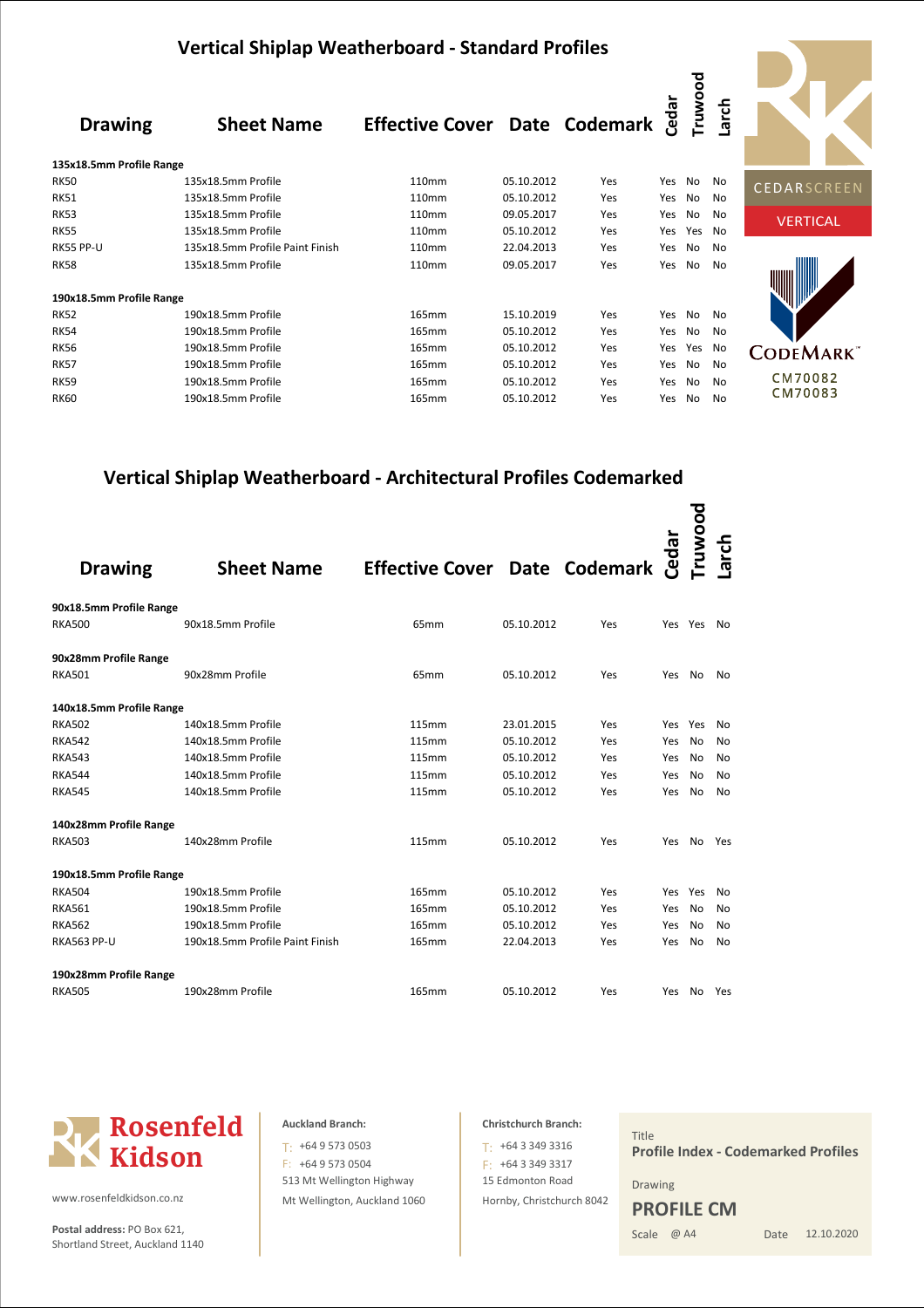|                                           | <b>Vertical Shiplap Weatherboard - Random Width Profiles</b> |                                      |            |     |       |        |      |                    |  |  |  |
|-------------------------------------------|--------------------------------------------------------------|--------------------------------------|------------|-----|-------|--------|------|--------------------|--|--|--|
| <b>Drawing</b>                            | <b>Sheet Name</b>                                            | <b>Effective Cover Date Codemark</b> |            |     | Cedar | poown. | arch |                    |  |  |  |
| 90x18.5mm Profile Range                   |                                                              |                                      |            |     |       |        |      |                    |  |  |  |
| <b>RKA500</b>                             | 90x18.5mm Profile                                            | 65 <sub>mm</sub>                     | 05.10.2012 | Yes | Yes   | Yes No |      | <b>CEDARSCREEN</b> |  |  |  |
| 140x18.5mm Profile Range                  |                                                              |                                      |            |     |       |        |      | <b>VERTICAL</b>    |  |  |  |
| <b>RKA502</b>                             | 140x18.5mm Profile                                           | 115mm                                | 23.01.2015 | Yes | Yes   | Yes    | No   |                    |  |  |  |
| 190x18.5mm Profile Range<br><b>RKA504</b> | 190x18.5mm Profile                                           | 165mm                                | 05.10.2012 | Yes | Yes   | Yes    | No.  |                    |  |  |  |

# **Vertical Shiplap Weatherboard - Random Depth & Width Profiles**

| <b>Drawing</b>           | <b>Sheet Name</b>  | <b>Effective Cover Date Codemark</b> |            |     | Cedar  | Truwood<br>Larch |     |
|--------------------------|--------------------|--------------------------------------|------------|-----|--------|------------------|-----|
| 90x18.5mm Profile Range  |                    |                                      |            |     |        |                  |     |
| <b>RKA500</b>            | 90x18.5mm Profile  | 65 <sub>mm</sub>                     | 05.10.2012 | Yes |        | Yes Yes No       |     |
| 90x28mm Profile Range    |                    |                                      |            |     |        |                  |     |
| <b>RKA501</b>            | 90x28mm Profile    | 65mm                                 | 05.10.2012 | Yes | Yes No |                  | No  |
| 140x18.5mm Profile Range |                    |                                      |            |     |        |                  |     |
| <b>RKA502</b>            | 140x18.5mm Profile | <b>115mm</b>                         | 23.01.2015 | Yes |        | Yes Yes No       |     |
| 140x28mm Profile Range   |                    |                                      |            |     |        |                  |     |
| <b>RKA503</b>            | 140x28mm Profile   | <b>115mm</b>                         | 05.10.2012 | Yes |        | Yes No Yes       |     |
| 190x18.5mm Profile Range |                    |                                      |            |     |        |                  |     |
| <b>RKA504</b>            | 190x18.5mm Profile | 165mm                                | 05.10.2012 | Yes |        | Yes Yes No       |     |
| 190x28mm Profile Range   |                    |                                      |            |     |        |                  |     |
| <b>RKA505</b>            | 190x28mm Profile   | 165mm                                | 05.10.2012 | Yes | Yes No |                  | Yes |



www.rosenfeldkidson.co.nz

Postal address: PO Box 621, Shortland Street, Auckland 1140

513 Mt Wellington Highway Mt Wellington, Auckland 1060 T: +64 9 573 0503 F: +64 9 573 0504

## **Christchurch Branch:**

15 Edmonton Road Hornby, Christchurch 8042  $T: +6433493316$ F: +64 3 349 3317

Title **Profile Index**

Drawing **PROFILE 3**

Scale @ A4

Date 12.10.2020

**CODEMARK**<sup>\*\*</sup> CM70083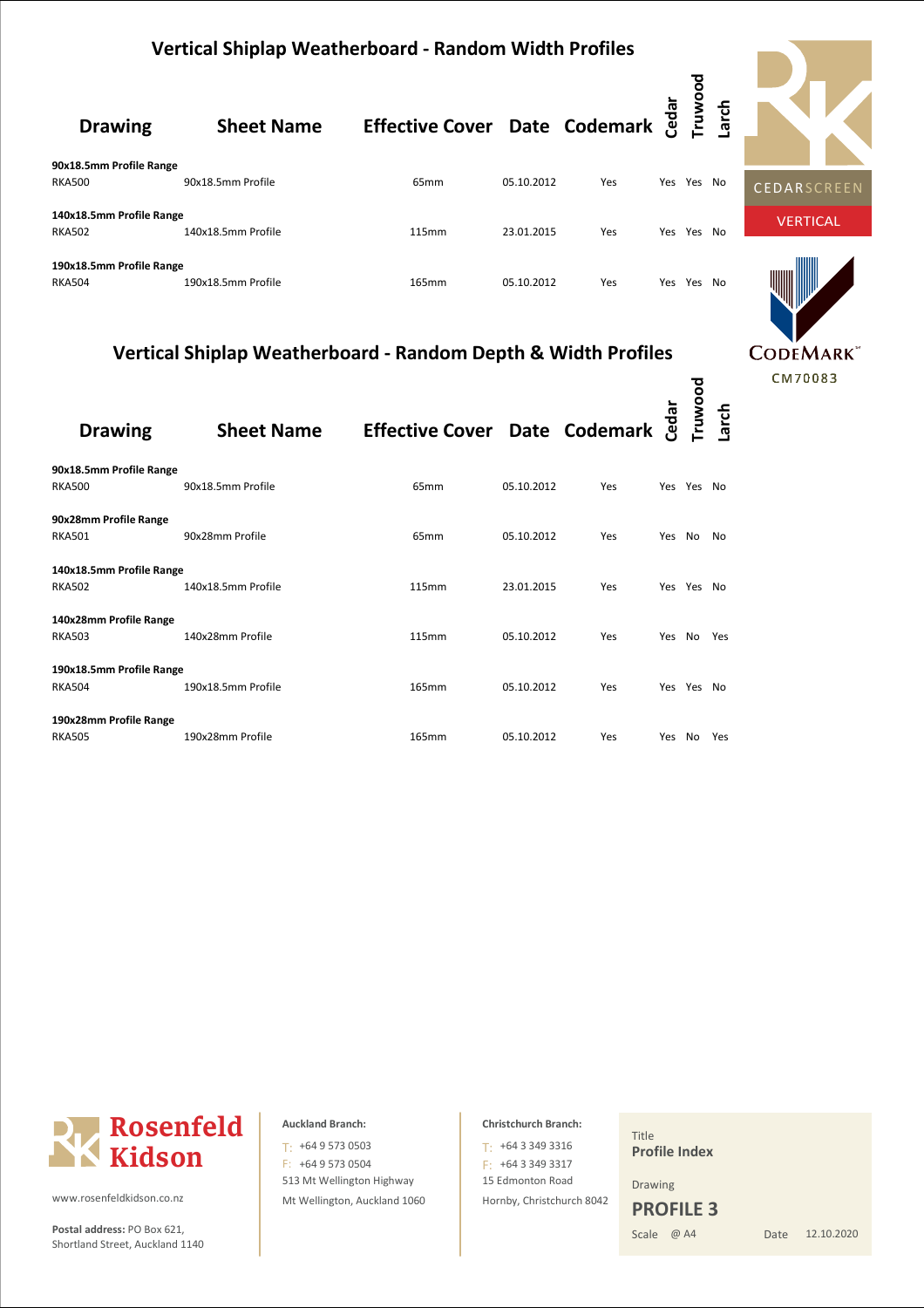- 1. Profile for oiled or stained weatherboards only.
- 2. Profiles as per NZS 3617, Branz Bulletin 411 and/or compliance achieved through in-servicehistory, length of service not less than 15 years in all NZ environments B2/VM1 1.1.1 (a).
- 3. Timber to comply with NZBC B2 Durability B2.3.1 (b).
- 4. Profiles shall be fixed in accordance with E2/AS1 Table 24.









 $\Rightarrow$ 

ò ع<br>< rla y 5

 $\overline{\phantom{0}}$ ុ m<br>H **Effective** ں<br>ہ o v e ە

 $\Rightarrow$ 

### www.rosenfeldkidson.co.nz

**Postal address:** PO Box 621, Shortland Street, Auckland 1140

# $T: +6495730503$ **Auckland Branch:**

513 Mt Wellington Highway Mt Wellington, Auckland 1060 $F: +6495730504$ 

# **Christchurch Branch:**+64 3 349 3316T: $F: +6433493317$

15 Edmonton Road Hornby, Christchurch 8042 Title**135x18.5mm Profile**

Drawing

**RK50**

Date 05.10.2012 Scale 1 : 2 @ A4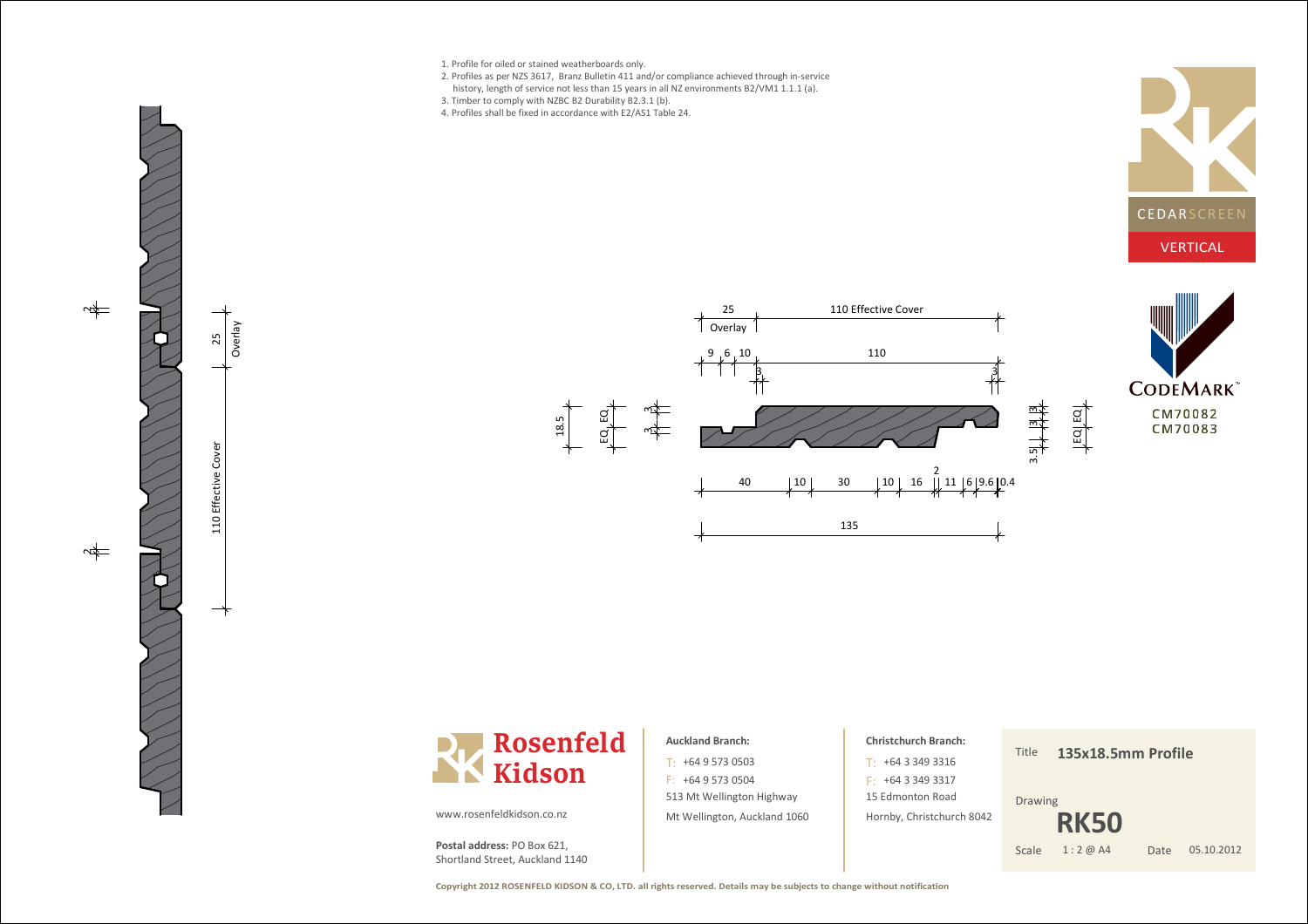1. Profile for oiled or stained weatherboards only.

Overla y25

 $\overrightarrow{e}$ 

 $\frac{6}{1}$ 

 $\Rightarrow$ 

 $\sim$ 

110 m<br>E f f e c t i ve ပ<br>စ o v e ە

- 2. Profiles as per NZS 3617, Branz Bulletin 411 and/or compliance achieved through in-servicehistory, length of service not less than 15 years in all NZ environments B2/VM1 1.1.1 (a).
- 3. Timber to comply with NZBC B2 Durability B2.3.1 (b).
- 4. Profiles shall be fixed in accordance with E2/AS1 Table 24.









### $T: +6495730503$

513 Mt Wellington Highway Mt Wellington, Auckland 1060 $F: +6495730504$ 

**Auckland Branch:**

## **Christchurch Branch:**

15 Edmonton Road Hornby, Christchurch 8042

+64 3 349 3316T: $F: +6433493317$ 

Title**135x18.5mm Profile**

Drawing

Date 05.10.2012 **RK51**Scale 1 : 2 @ A4

www.rosenfeldkidson.co.nz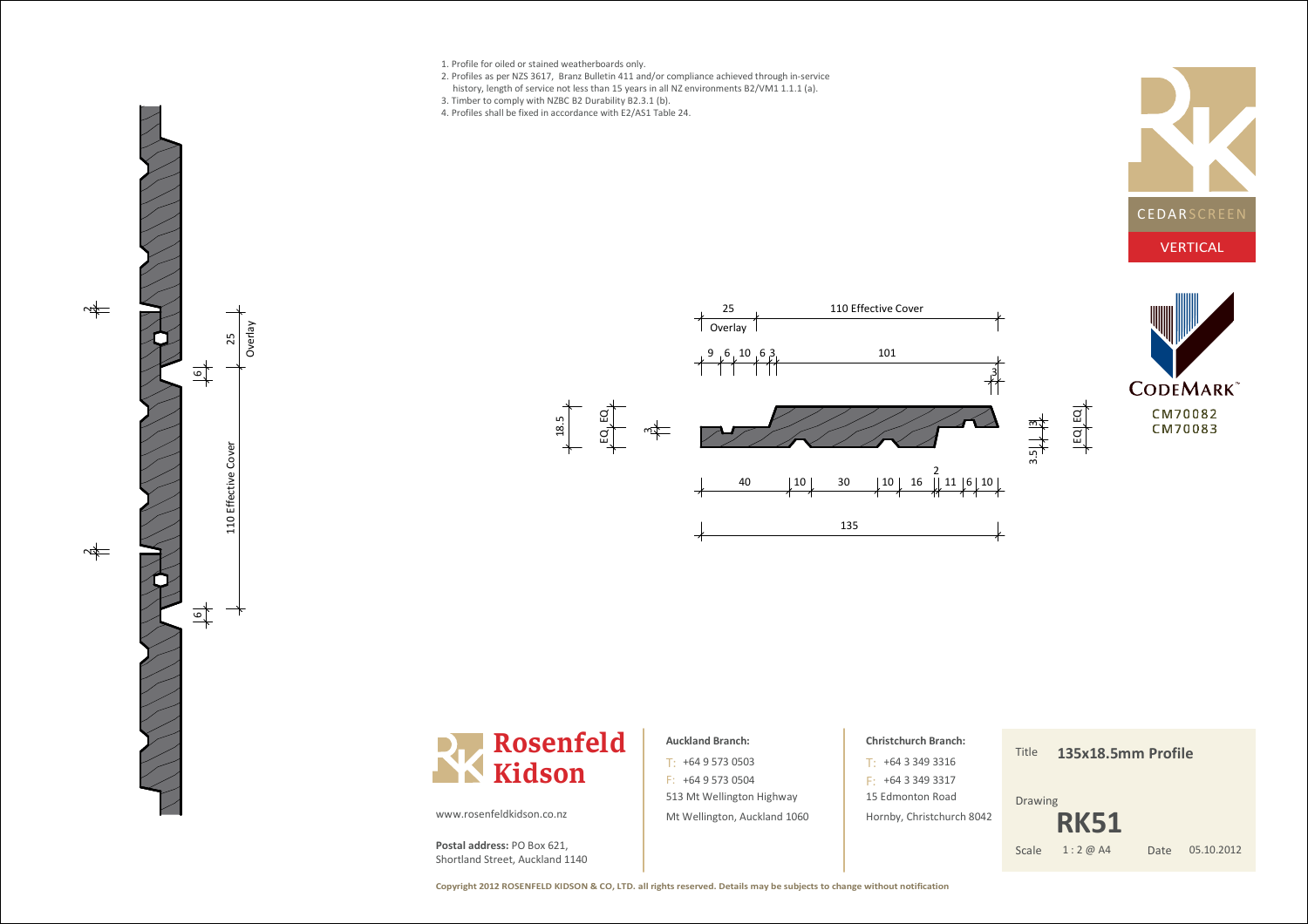

- 2. Profiles as per NZS 3617, Branz Bulletin 411 and/or compliance achieved through in-servicehistory, length of service not less than 15 years in all NZ environments B2/VM1 1.1.1 (a).
- 3. Timber to comply with NZBC B2 Durability B2.3.1 (b).
- 4. Profiles shall be fixed in accordance with E2/AS1 Table 24.



**CODEMARK** CM70082 CM70083







513 Mt Wellington Highway Mt Wellington, Auckland 1060 $F: +6495730504$ 

 $T: +6495730503$ 

**Auckland Branch:**

## **Christchurch Branch:**

15 Edmonton Road Hornby, Christchurch 8042

+64 3 349 3316T: $F: +6433493317$ 

Title**190x18.5mm Profile**

Drawing

Date 15.10.2019 **RK52**Scale 1 : 2 @ A4

www.rosenfeldkidson.co.nz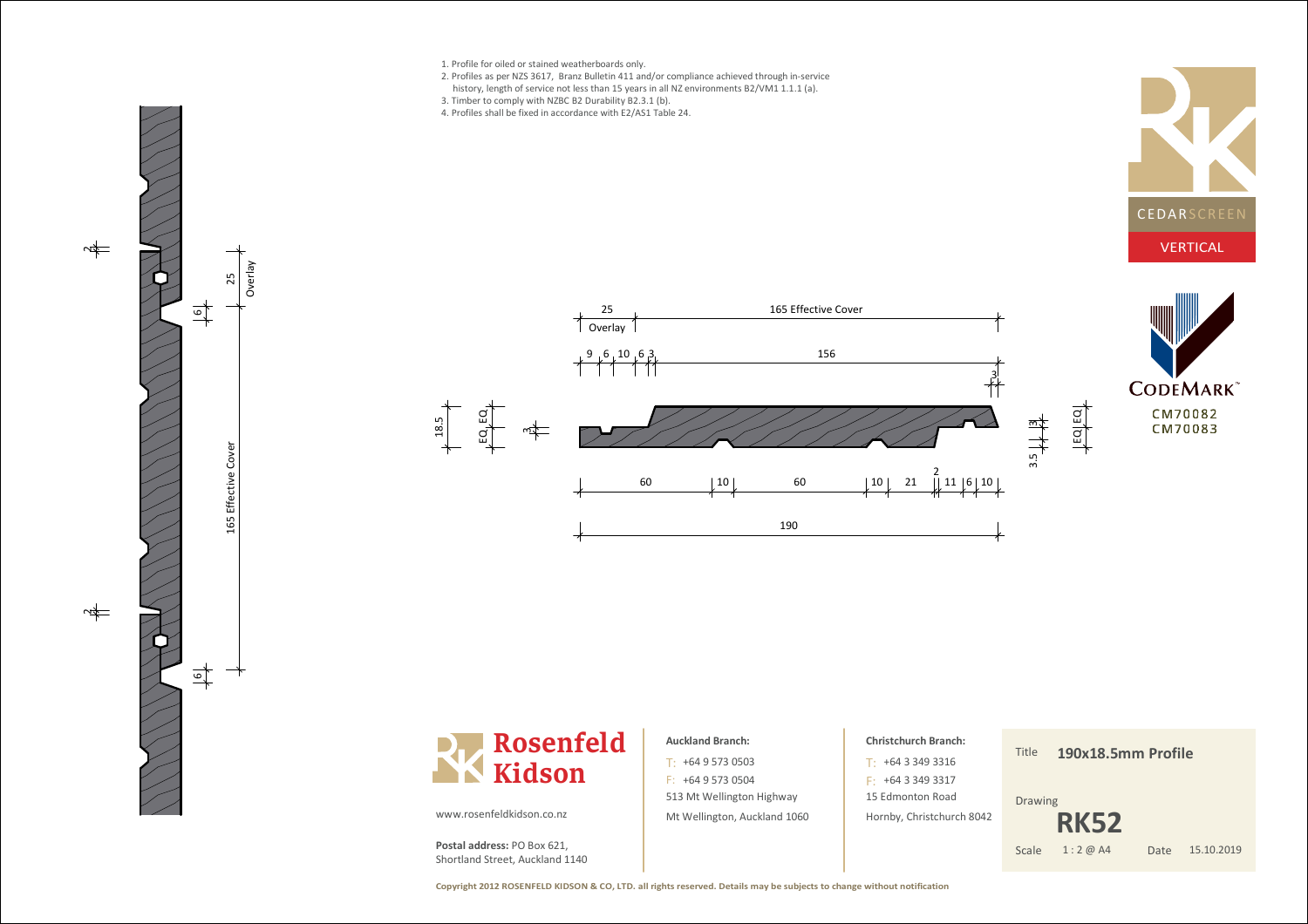- 1. Profile for oiled or stained weatherboards only.
- 2. Profiles as per NZS 3617, Branz Bulletin 411 and/or compliance achieved through in-service
- history, length of service not less than 15 years in all NZ environments B2/VM1 1.1.1 (a).
- 3. Timber to comply with NZBC B2 Durability B2.3.1 (b).
- 4. Profiles shall be fixed in accordance with E2/AS1 Table 24.





**CODEMARK** CM70082 CM70083



# **Auckland Branch:**

513 Mt Wellington Highway Mt Wellington, Auckland 1060 $T: +6495730503$  $F: +6495730504$ 

# **Christchurch Branch:**

15 Edmonton Road Hornby, Christchurch 8042+64 3 349 3316T: $F: +6433493317$ 

### Title**135x18.5mm Profile**

ـــ  $\Xi$  $\overline{ }$  $\Xi$ 

Drawing

 **RK53**Scale 1 : 2 @ A4

Date 09.05.2017

www.rosenfeldkidson.co.nz

Overla y25

<u>أما</u>

 $\frac{6}{1}$ 

 $\Rightarrow$ 

 $\Rightarrow$ 

110 m<br>H **Effective** ပ<br>စ o v e ە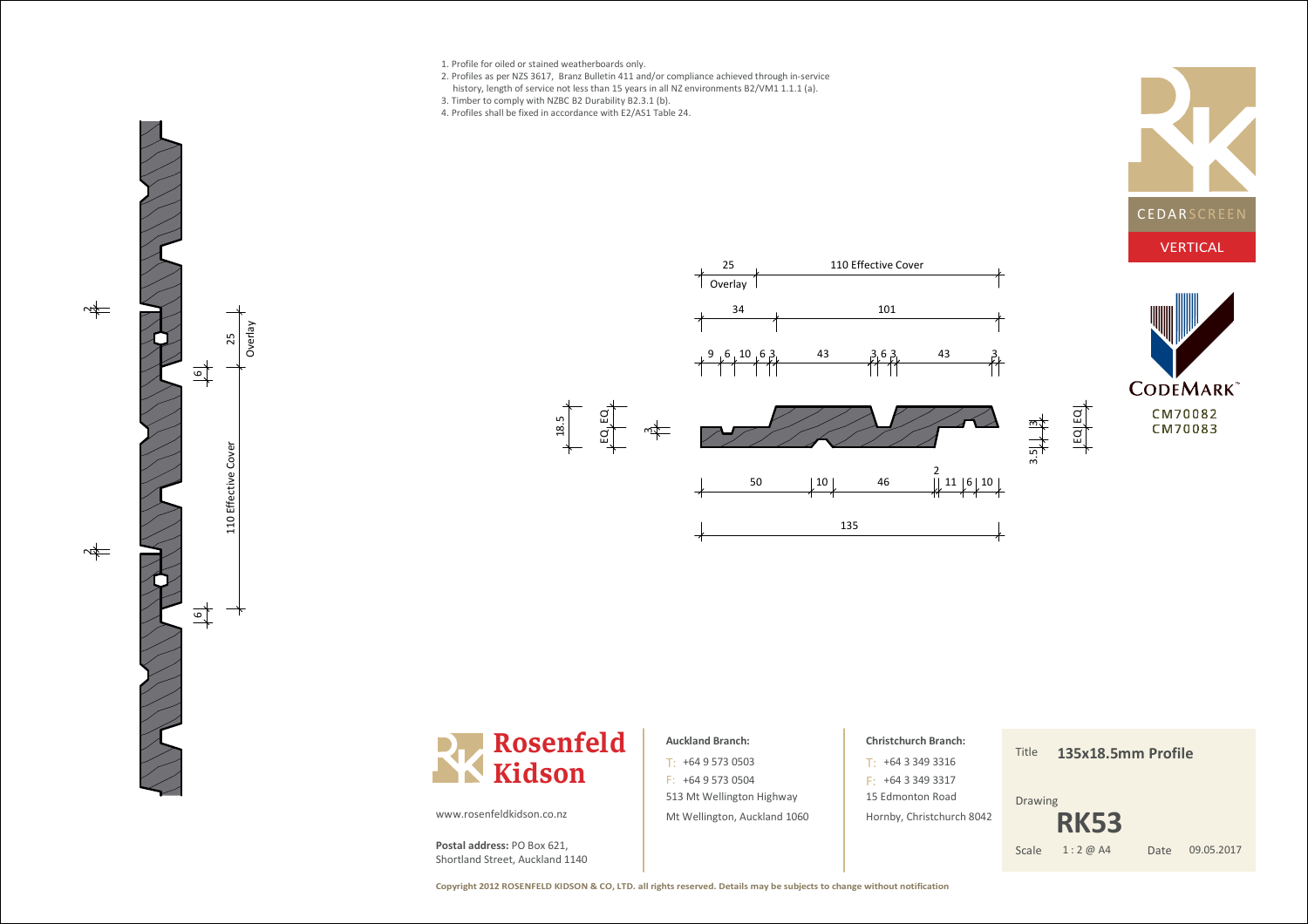

ò ع<br>< rla y 5

 $\frac{6}{1}$ 

 $\mathrel{\blacksquare}$ 69 سا<br>س f f e ective ပ<br>စ o v e ە

 $\overrightarrow{5}$ 

 $\Rightarrow$ 

 $\Rightarrow$ 

- 2. Profiles as per NZS 3617, Branz Bulletin 411 and/or compliance achieved through in-servicehistory, length of service not less than 15 years in all NZ environments B2/VM1 1.1.1 (a).
- 3. Timber to comply with NZBC B2 Durability B2.3.1 (b).
- 
- 4. Profiles shall be fixed in accordance with E2/AS1 Table 24.









### **Auckland Branch:**

513 Mt Wellington Highway Mt Wellington, Auckland 1060 $T: +6495730503$  $F: +6495730504$ 

# **Christchurch Branch:**15 Edmonton Road Hornby, Christchurch 8042+64 3 349 3316T: $F: +6433493317$

### Title**190x18.5mm Profile**

 $\overline{ }$  $\alpha$  $\overline{ }$  $\Xi$ 

Drawing

 **RK54**Scale 1 : 2 @ A4

Date 05.10.2012

www.rosenfeldkidson.co.nz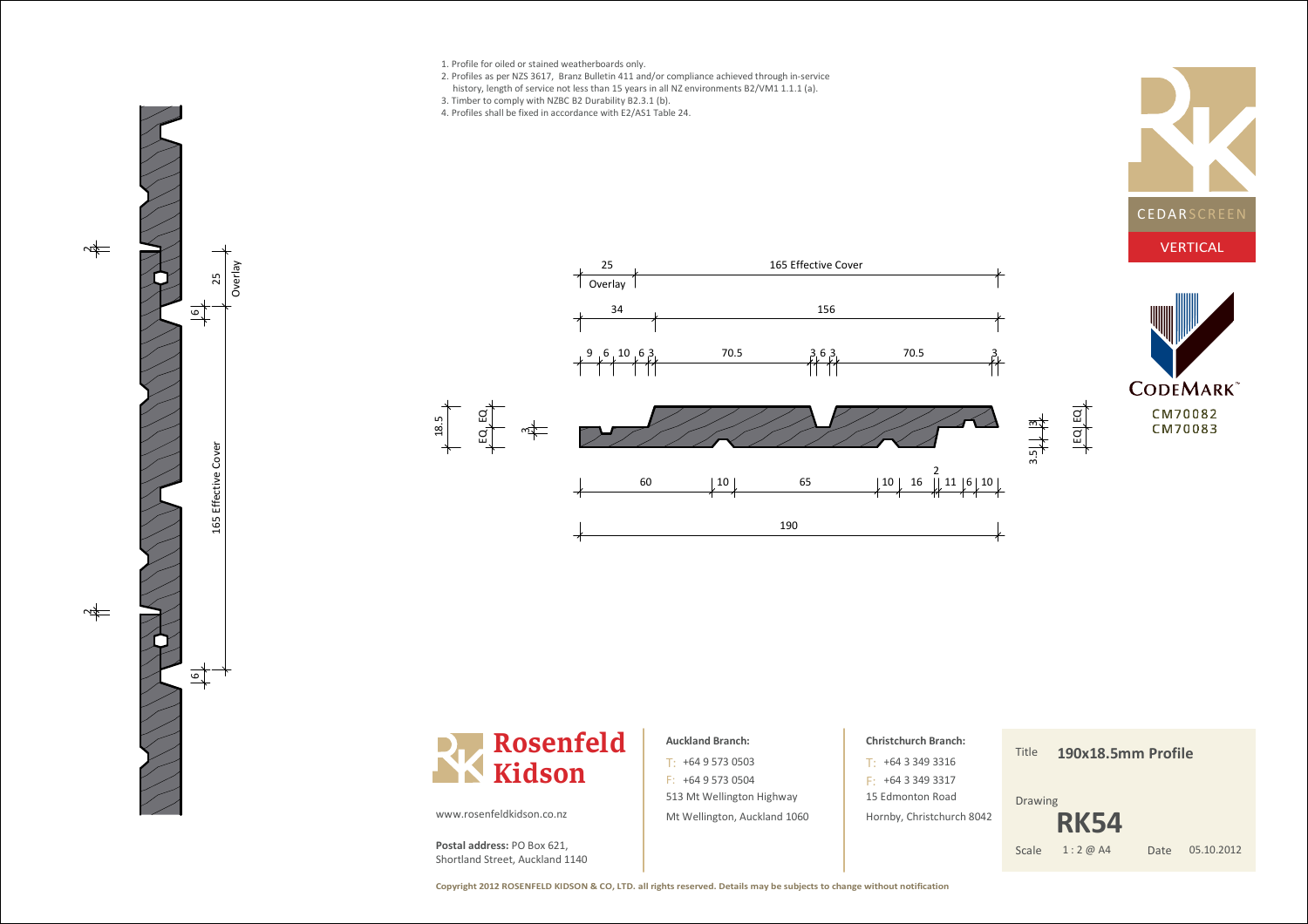- 1. Profile for oiled or stained weatherboards only.
- 2. Profiles as per NZS 3617, Branz Bulletin 411 and/or compliance achieved through in-servicehistory, length of service not less than 15 years in all NZ environments B2/VM1 1.1.1 (a).
- 3. Timber to comply with NZBC B2 Durability B2.3.1 (b).
- 4. Profiles shall be fixed in accordance with E2/AS1 Table 24.









Overla y25

 $\overline{6}$ 

 $\Rightarrow$ 

 $\sim$ 

110 m<br>E f f e c t i ve ပ<br>စ o v e ە

www.rosenfeldkidson.co.nz

**Postal address:** PO Box 621, Shortland Street, Auckland 1140

**Rosenfeld**

**Kidson**

# $T: +6495730503$ **Auckland Branch:**

513 Mt Wellington Highway Mt Wellington, Auckland 1060 $F: +6495730504$ 

# **Christchurch Branch:**

15 Edmonton Road Hornby, Christchurch 8042

+64 3 349 3316T: $F: +6433493317$ 

Title**135x18.5mm Profile**

Drawing

Date 05.10.2012 **RK55**Scale 1 : 2 @ A4

**Copyright 2012 ROSENFELD KIDSON & CO, LTD. all rights reserved. Details may be subjects to change without notification**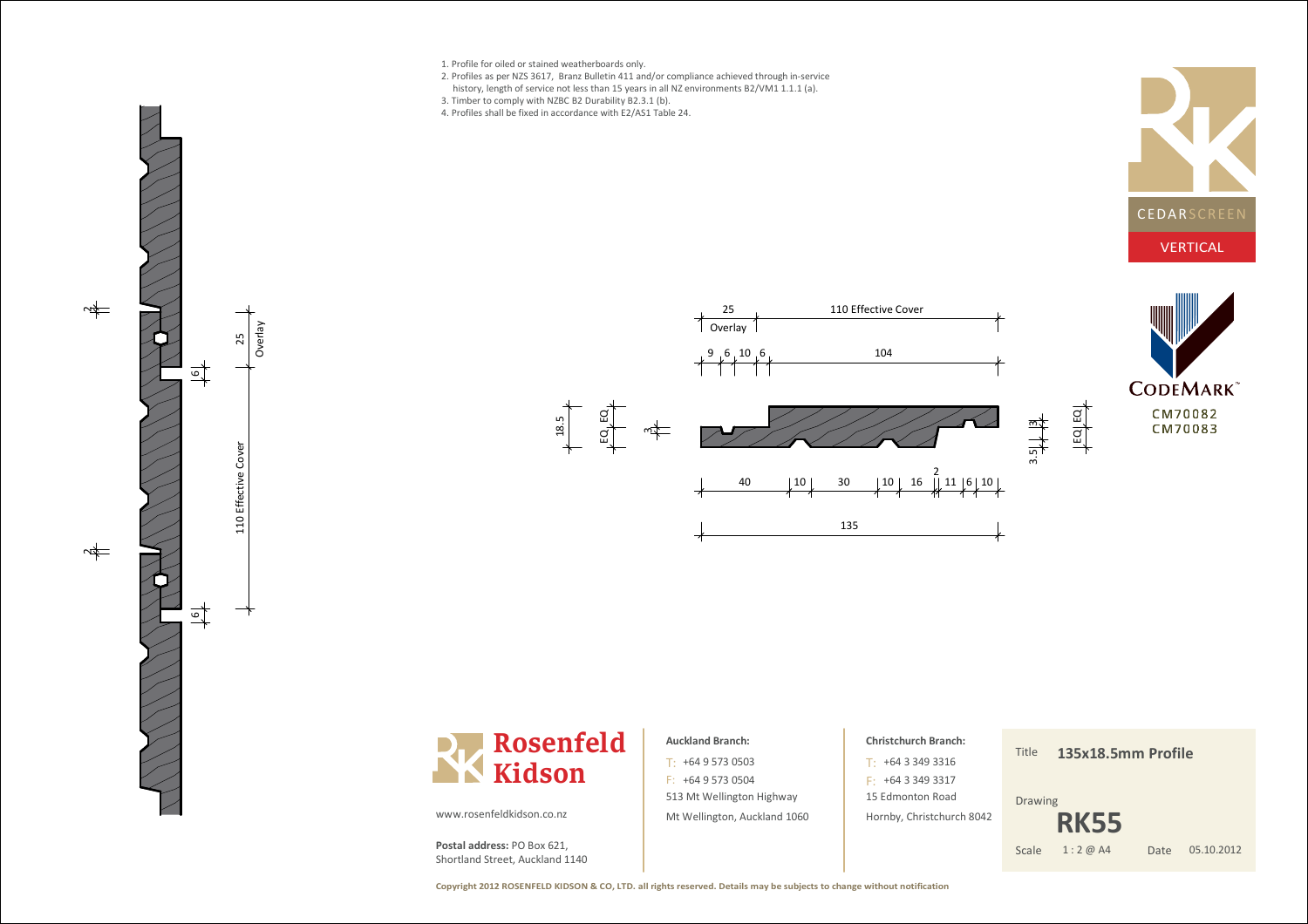1. Profile for paint finish weatherboards only.

Overla y5

 $\overline{6}$ 

 $\Rightarrow$ 

 $\sim$ 

 $\frac{6}{1}$ 

110 m<br>H **Effective** ں<br>ہ o v e ە

- 2. Profiles as per NZS 3617, Branz Bulletin 411 and/or compliance achieved through in-servicehistory, length of service not less than 15 years in all NZ environments B2/VM1 1.1.1 (a).
- 3. Timber to comply with NZBC B2 Durability B2.3.1 (b).
- 4. Profiles shall be fixed in accordance with E2/AS1 Table 24.









### **Auckland Branch:**

513 Mt Wellington Highway Mt Wellington, Auckland 1060 $T: +6495730503$  $F: +6495730504$ 

# **Christchurch Branch:**

15 Edmonton Road Hornby, Christchurch 8042+64 3 349 3316T: $F: +6433493317$ 

### Title**135x18.5mm Profile PaintFinish**

Drawing



www.rosenfeldkidson.co.nz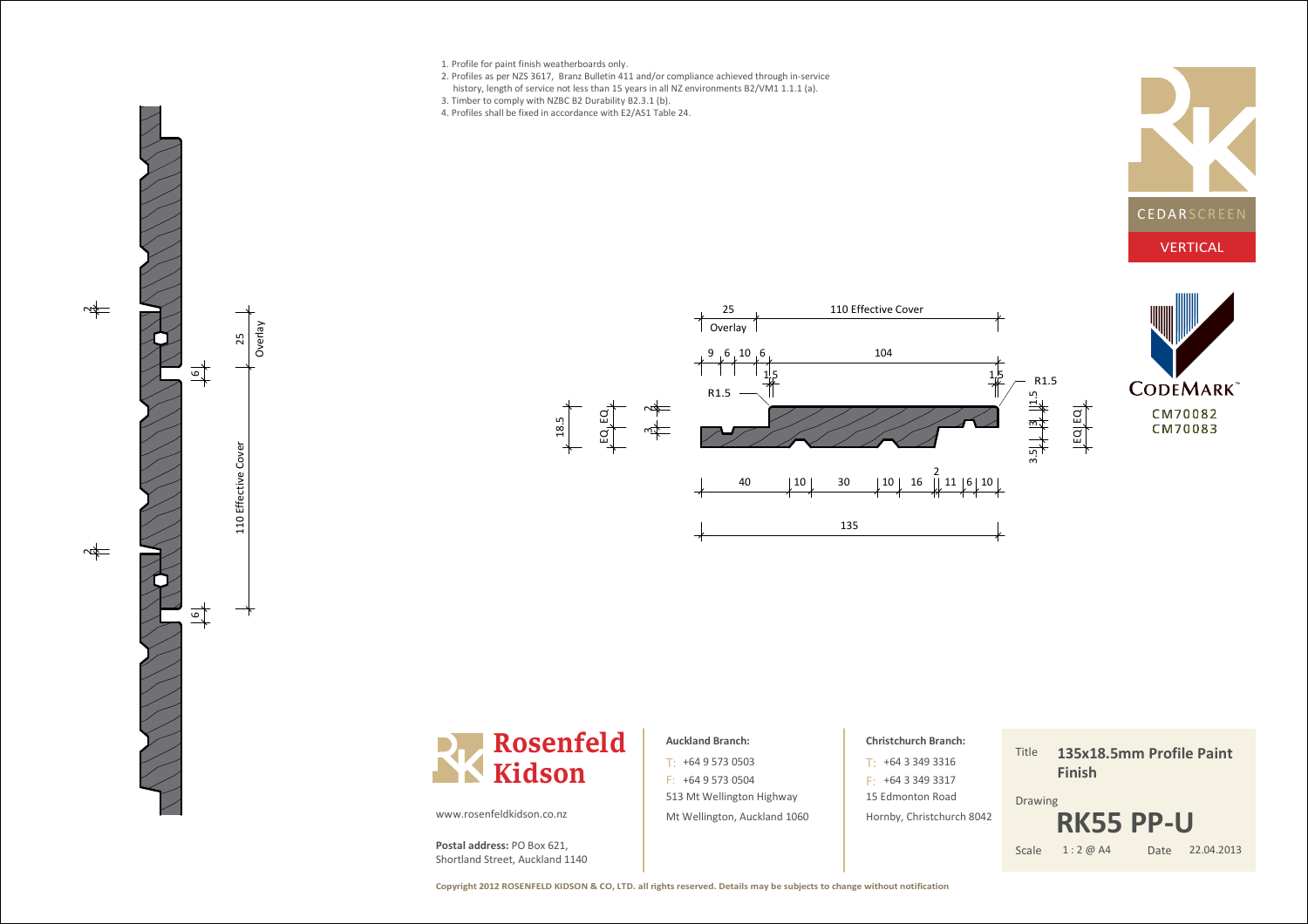



### **Auckland Branch:**

513 Mt Wellington Highway Mt Wellington, Auckland 1060 $T: +6495730503$  $F: +6495730504$ 

# **Christchurch Branch:**15 Edmonton Road Hornby, Christchurch 8042+64 3 349 3316T: $F: +6433493317$

## Title

**190x18.5mm Profile**

Drawing

Date 05.10.2012 **RK56**Scale 1 : 2 @ A4

www.rosenfeldkidson.co.nz

**Postal address:** PO Box 621, Shortland Street, Auckland 1140

 $\Rightarrow$ 

 $\Rightarrow$ 

 $\frac{6}{1}$ 

 $\frac{1}{\sqrt{2}}$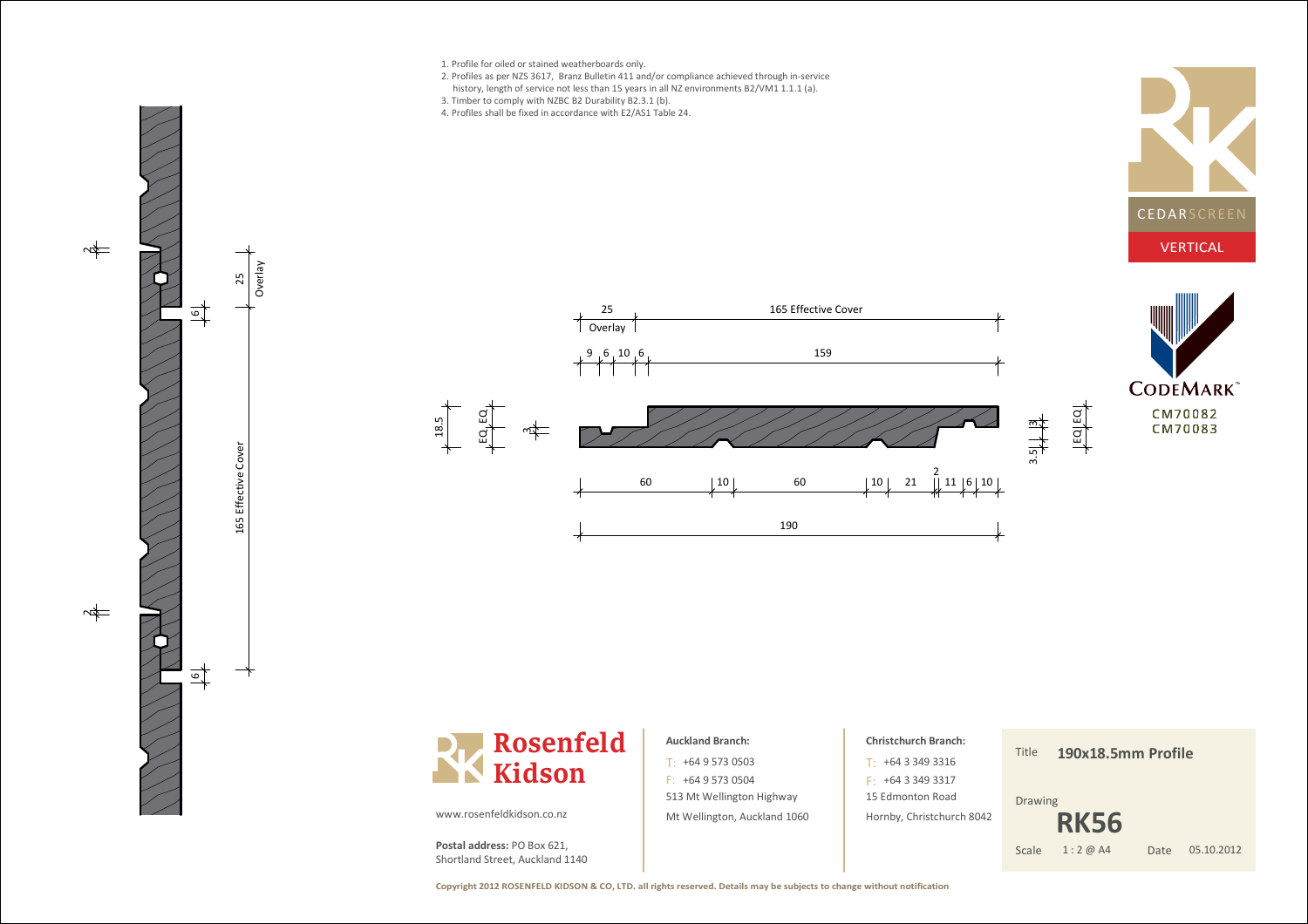

- 2. Profiles as per NZS 3617, Branz Bulletin 411 and/or compliance achieved through in-servicehistory, length of service not less than 15 years in all NZ environments B2/VM1 1.1.1 (a).
- 3. Timber to comply with NZBC B2 Durability B2.3.1 (b).
- 4. Profiles shall be fixed in accordance with E2/AS1 Table 24.





190





### **Auckland Branch:**

513 Mt Wellington Highway Mt Wellington, Auckland 1060 $T: +6495730503$  $F: +6495730504$ 

| <b>Christchurch Branch:</b> |
|-----------------------------|
| $T· +6433493316$            |
| $F + 6433493317$            |
| 15 Edmonton Road            |
| Hornby, Christchurch 8042   |

Title**190x18.5mm Profile**

Drawing

Date 05.10.2012 **RK57**Scale 1 : 2 @ A4

www.rosenfeldkidson.co.nz

 $EQ$ <sub>L</sub> $EQ$ <sub>L</sub>

 $\frac{8}{11}$ .

ò e<br>2 rla y 25

6

 $\sim$ 

 $\Rightarrow$ 

 $\overline{\phantom{0}}$ u<br>15 **Effective** ں<br>ہ o v e ە

 $\frac{1}{2}$ 

ო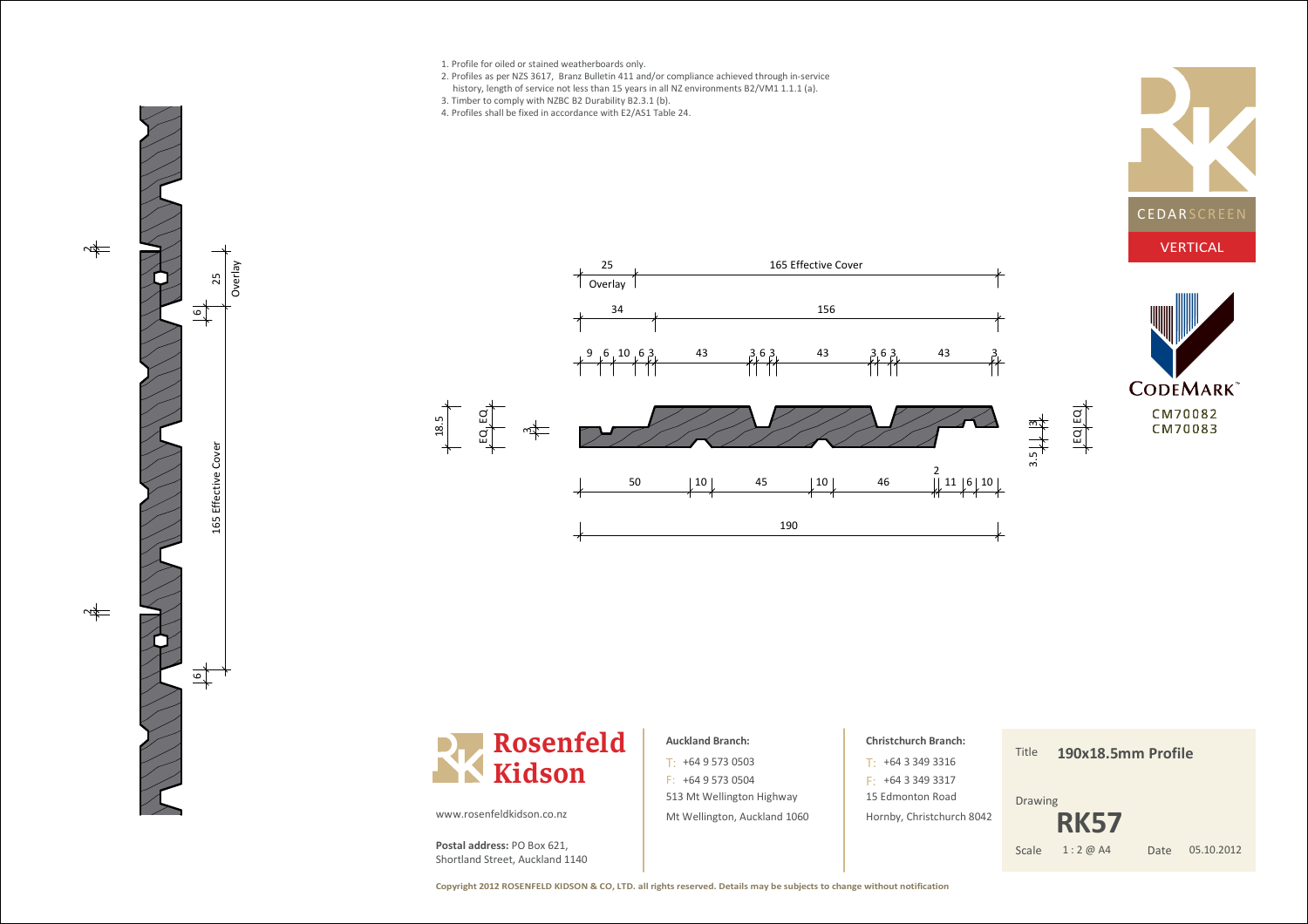- 
- 2. Profiles as per NZS 3617, Branz Bulletin 411 and/or compliance achieved through in-servicehistory, length of service not less than 15 years in all NZ environments B2/VM1 1.1.1 (a).
- 
- 3. Timber to comply with NZBC B2 Durability B2.3.1 (b).
- 4. Profiles shall be fixed in accordance with E2/AS1 Table 24.









Ove은 y25

 $\overline{6}$ 

 $\Rightarrow$ 

 $\Rightarrow$ 

 $\overline{\phantom{0}}$ u<br>9 **Effective** ں<br>ہ o v e ە

 $\frac{6}{1}$ 

### **Auckland Branch:**

513 Mt Wellington Highway Mt Wellington, Auckland 1060 $T: +6495730503$  $F: +6495730504$ 

# **Christchurch Branch:**15 Edmonton Road Hornby, Christchurch 8042+64 3 349 3316T: $F: +6433493317$

Title**135x18.5mm Profile**

 $\overline{ }$  $\Xi$ 

Drawing

 **RK58**Scale 1:2 @ A4

## Date 09.05.2017

www.rosenfeldkidson.co.nz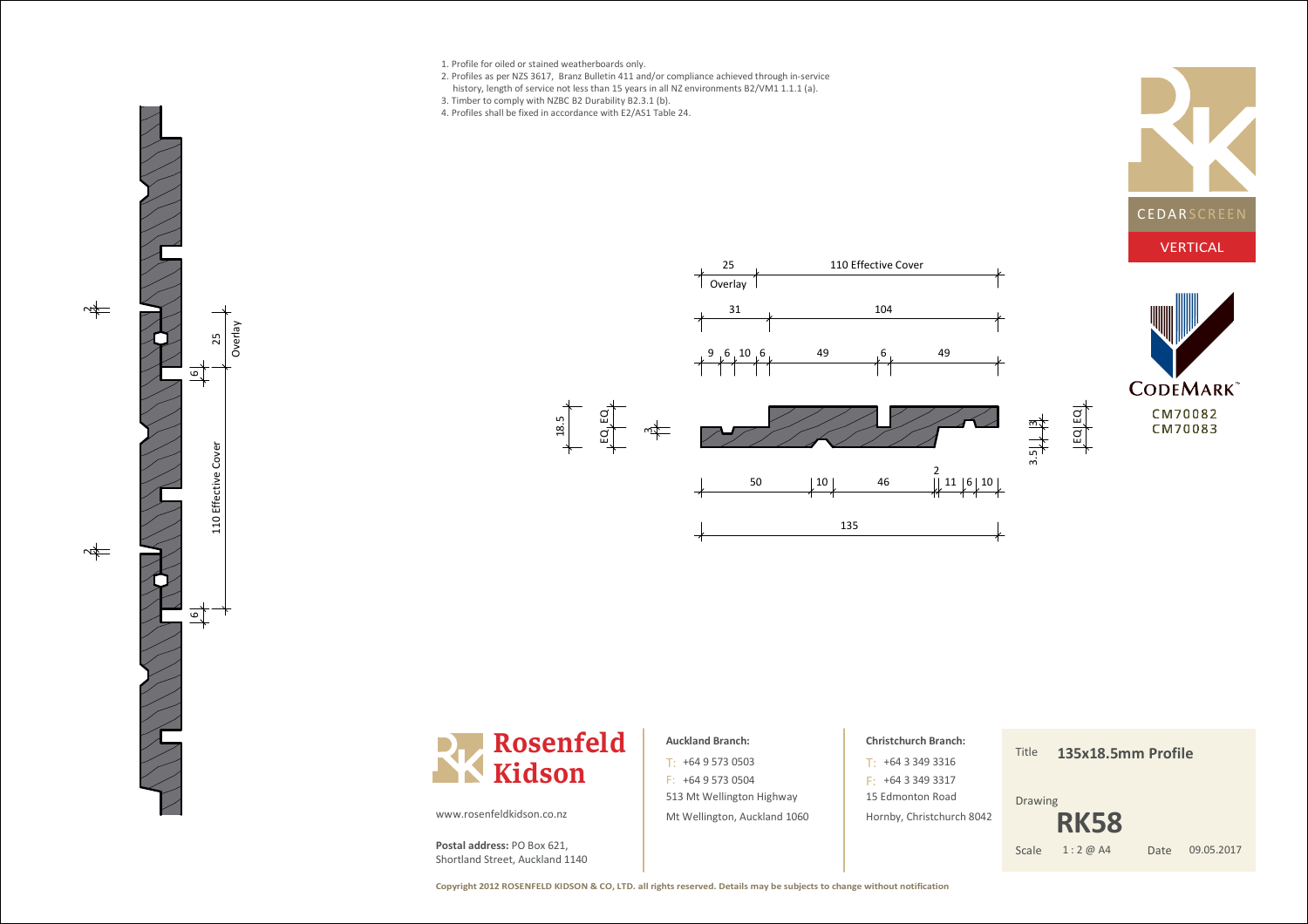

- 2. Profiles as per NZS 3617, Branz Bulletin 411 and/or compliance achieved through in-servicehistory, length of service not less than 15 years in all NZ environments B2/VM1 1.1.1 (a).
- 

1 Overlav

31

- 3. Timber to comply with NZBC B2 Durability B2.3.1 (b).
- 4. Profiles shall be fixed in accordance with E2/AS1 Table 24.







ო

 $E_{\nu}E_{\nu}$ 

 $\frac{8}{11}$ .

### **Auckland Branch:**

513 Mt Wellington Highway Mt Wellington, Auckland 1060 $T: +6495730503$  $F: +6495730504$ 

9 6 10 6 76 76 76 76

25 165 Effective Cover

 $1\qquad \qquad \qquad 159$ 

<sup>60</sup> <sup>10</sup> <sup>62</sup> <sup>10</sup> <sup>19</sup>

190

# **Christchurch Branch:**+64 3 349 3316T: $F: +6433493317$

15 Edmonton Road Hornby, Christchurch 8042

2<br>|| 11 |6| 10

Title**190x18.5mm Profile**

Drawing

 $\overline{3}$ .<br>თ

 $\overline{ }$  $\alpha$  $\overline{ }$  $\Xi$ 

Date 05.10.2012 **RK59**Scale 1:2 @ A4



ò ع<br>< rla y 5

 $\overline{z}$ 

 $\Rightarrow$ 

 $\Rightarrow$ 

www.rosenfeldkidson.co.nz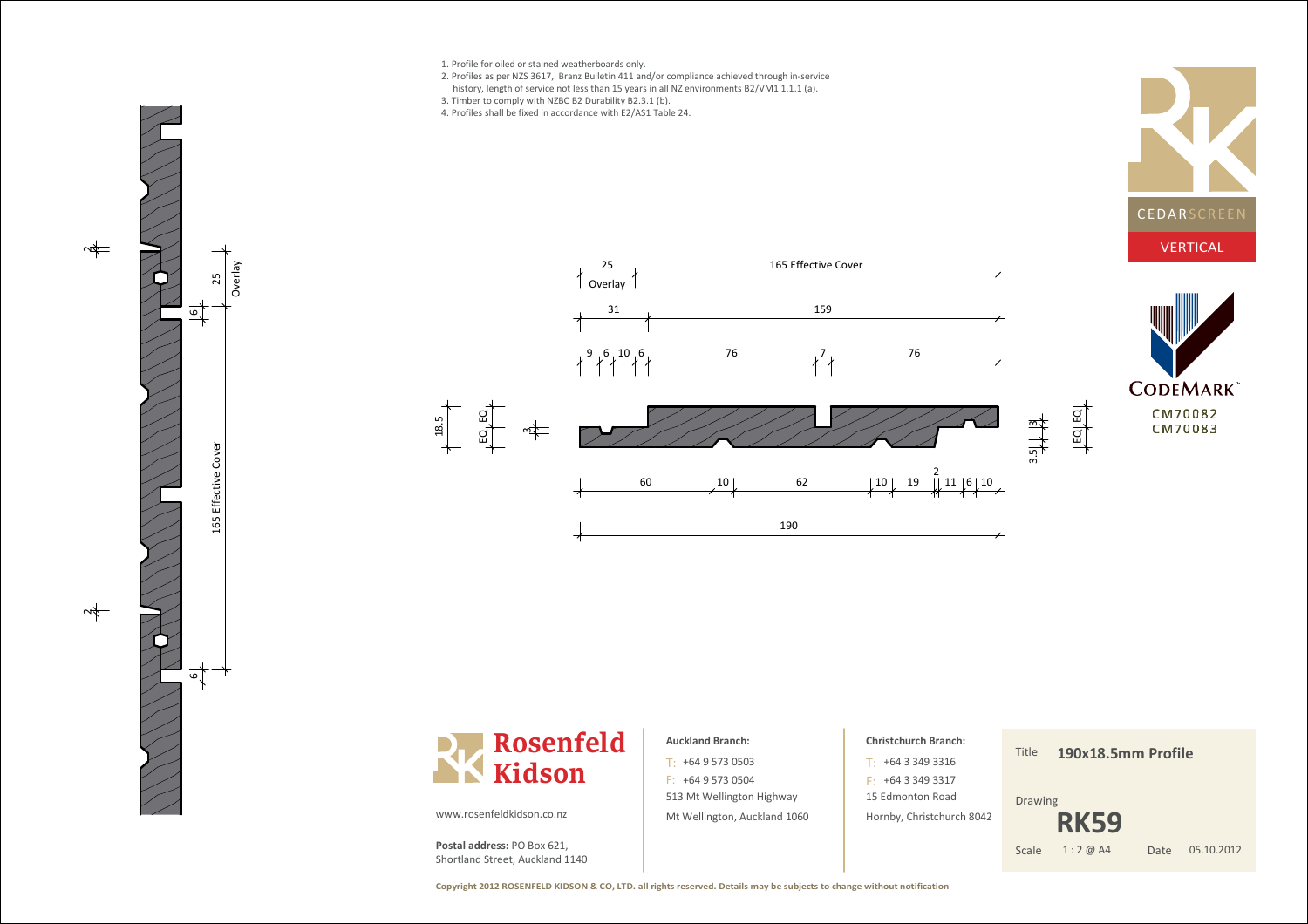

ò e rla y 5

 $\overline{6}$ 

 $\Rightarrow$ 

 $\Rightarrow$ 

 $\overline{\phantom{0}}$ u<br>15 **Effective** ں<br>ہ o v e ە

- 2. Profiles as per NZS 3617, Branz Bulletin 411 and/or compliance achieved through in-servicehistory, length of service not less than 15 years in all NZ environments B2/VM1 1.1.1 (a).
- 3. Timber to comply with NZBC B2 Durability B2.3.1 (b).
- 4. Profiles shall be fixed in accordance with E2/AS1 Table 24.









### **Auckland Branch:**

513 Mt Wellington Highway Mt Wellington, Auckland 1060 $T: +6495730503$  $F: +6495730504$ 

```
Christchurch Branch:15 Edmonton Road

Hornby, Christchurch 8042+64 3 349 3316T:F: +6433493317
```
Title**190x18.5mm Profile**

Drawing

Date 05.10.2012 **RK60**Scale 1:2 @ A4

www.rosenfeldkidson.co.nz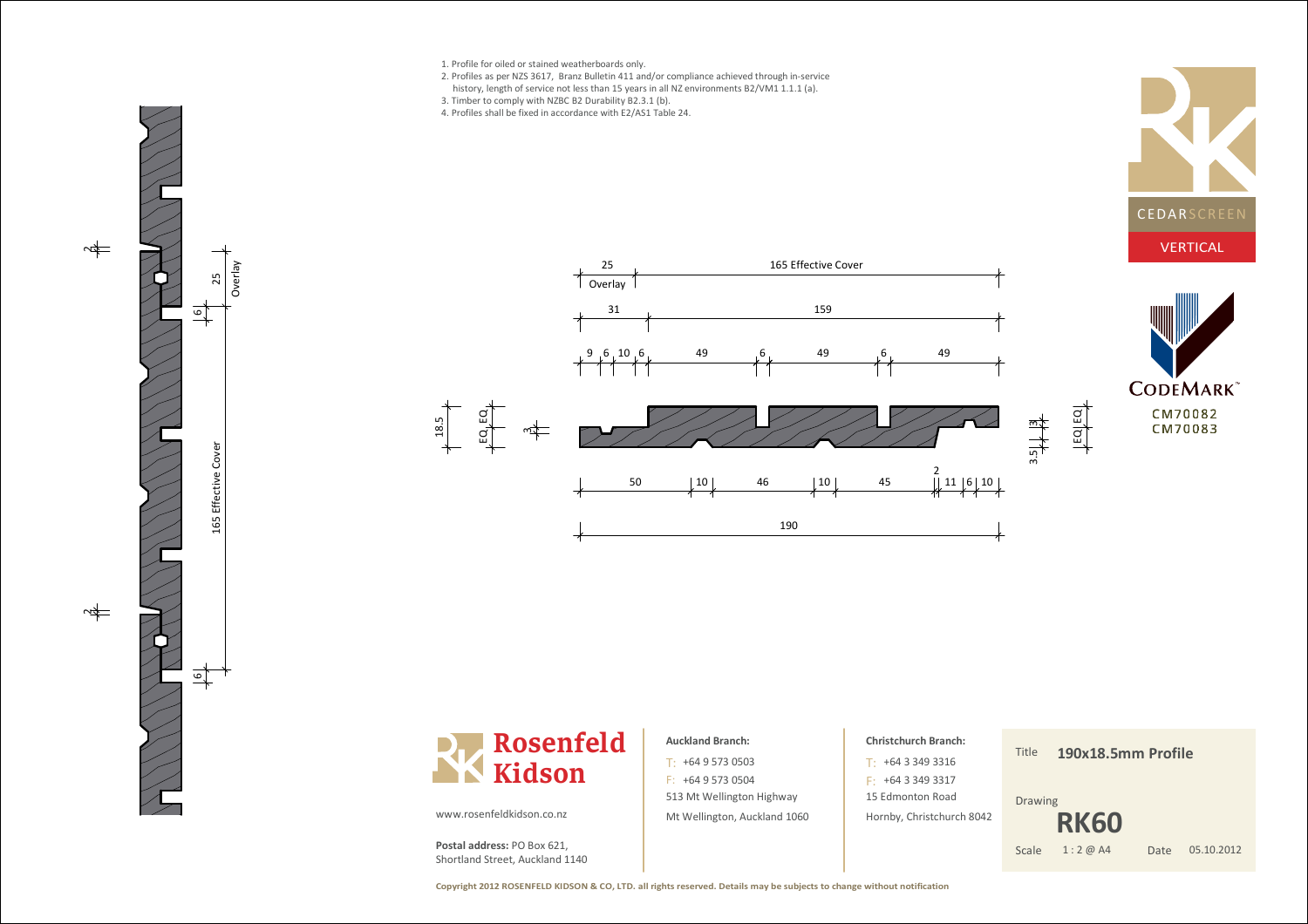- 1. Profile for oiled or stained weatherboards only.
- 2. Profiles as per NZS 3617, Branz Bulletin 411 and/or compliance achieved through in-service
- history, length of service not less than 15 years in all NZ environments B2/VM1 1.1.1 (a).
- 3. Timber to comply with NZBC B2 Durability B2.3.1 (b).
- 4. Profiles shall be fixed in accordance with E2/AS1 Table 24.











## **Auckland Branch:**

513 Mt Wellington Highway Mt Wellington, Auckland 1060 $T: +6495730503$  $F: +6495730504$ 

# **Christchurch Branch:**+64 3 349 3316T:

15 Edmonton Road Hornby, Christchurch 8042 $F: +6433493317$ 

### Title**90x18.5mm Profile**

Drawing



www.rosenfeldkidson.co.nz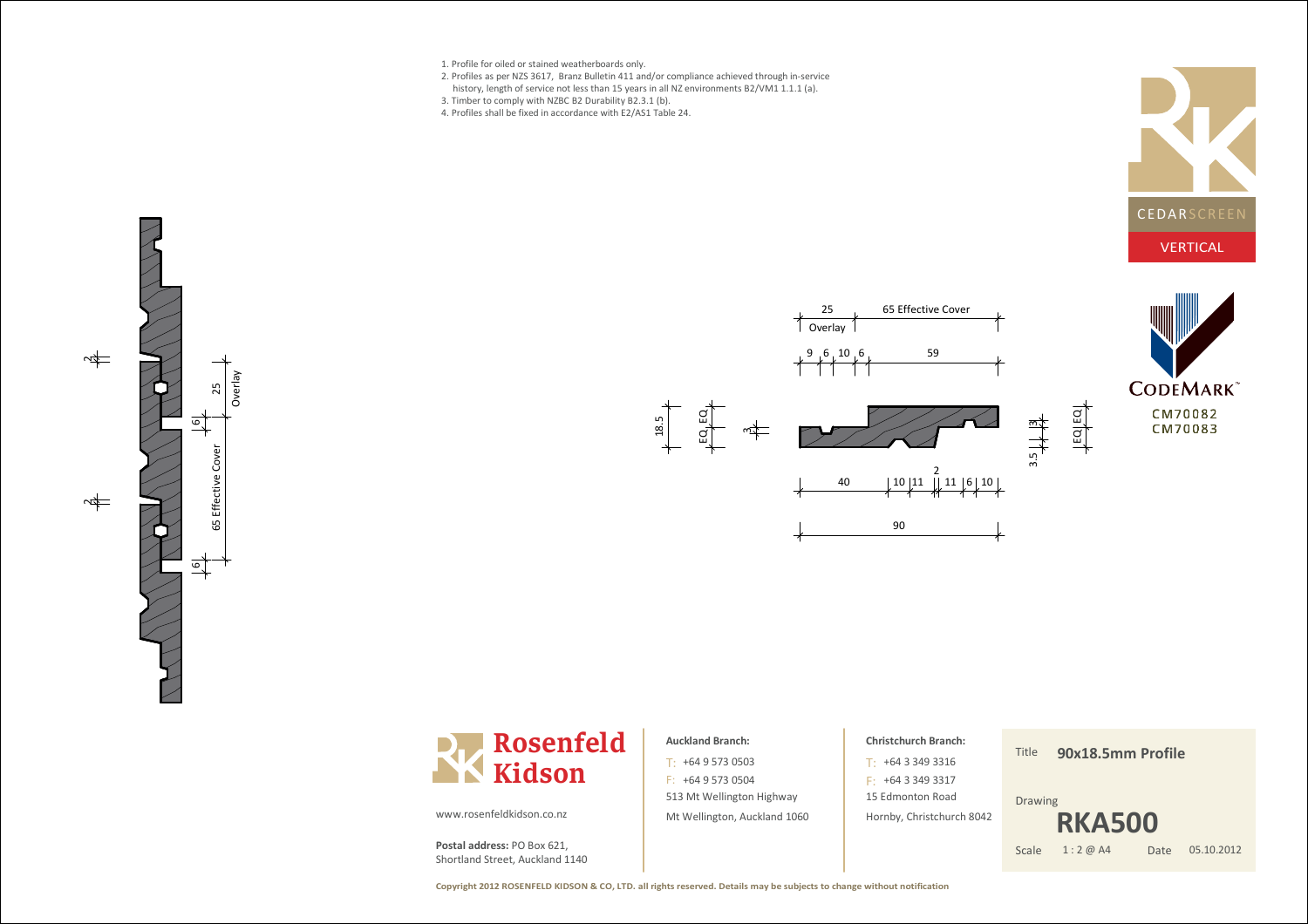- 1. Profile for oiled or stained weatherboards only.
- 2. Profiles as per NZS 3617, Branz Bulletin 411 and/or compliance achieved through in-service
- history, length of service not less than 15 years in all NZ environments B2/VM1 1.1.1 (a).
- 3. Timber to comply with NZBC B2 Durability B2.3.1 (b).
- 4. Profiles shall be fixed in accordance with E2/AS1 Table 24.











### www.rosenfeldkidson.co.nz

**Postal address:** PO Box 621, Shortland Street, Auckland 1140

## **Auckland Branch:**

513 Mt Wellington Highway Mt Wellington, Auckland 1060 $T: +6495730503$  $F: +6495730504$ 

# **Christchurch Branch:**+64 3 349 3316T: $F: +6433493317$

15 Edmonton Road Hornby, Christchurch 8042

### Title**90x28mm Profile**

 $\overline{9}$ . 25  $\overline{a}$  $\frac{8}{11}$ . 75

Drawing



**Copyright 2012 ROSENFELD KIDSON & CO, LTD. all rights reserved. Details may be subjects to change without notification**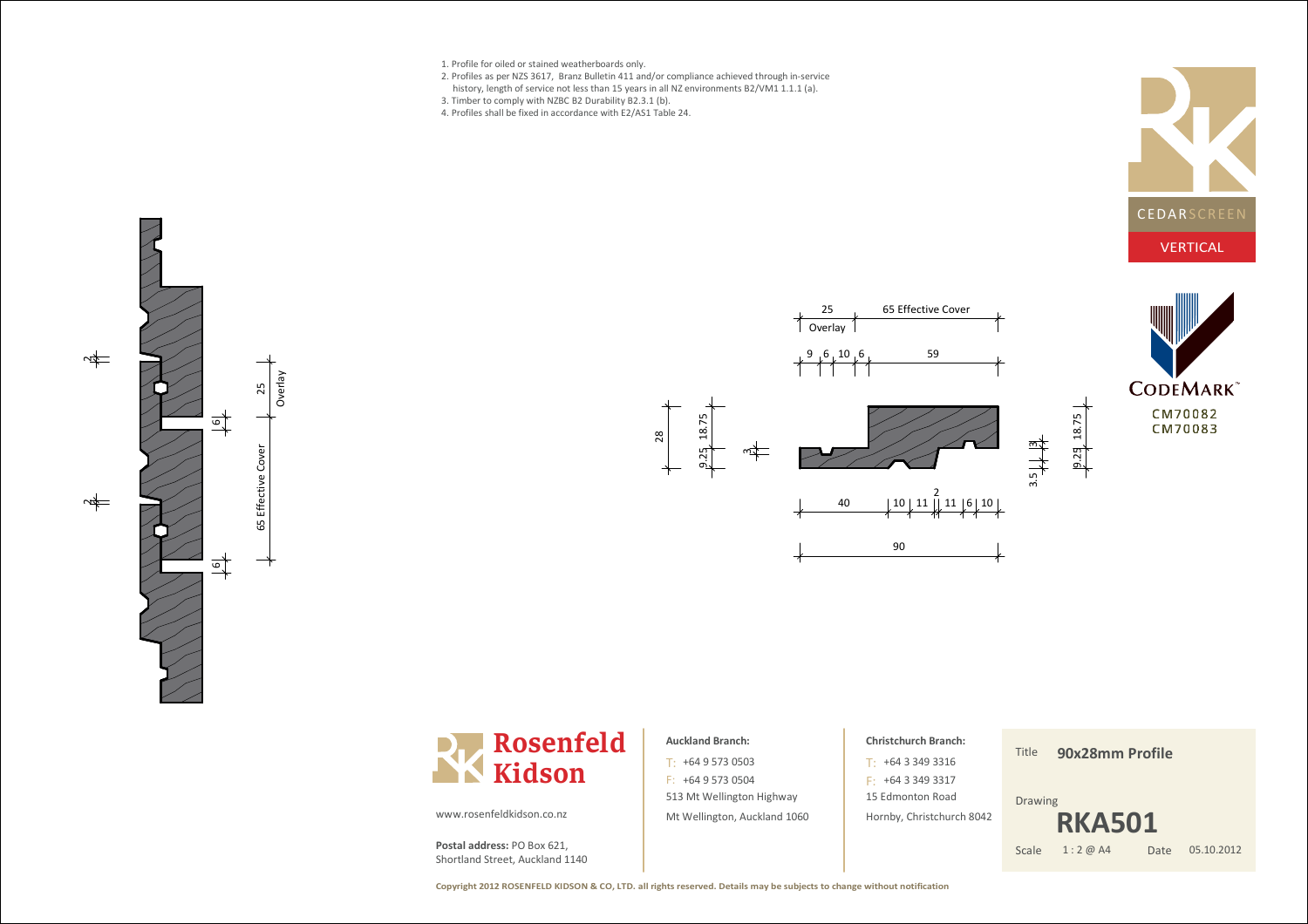- 1. Profile for oiled or stained weatherboards only.
- 2. Profiles as per NZS 3617, Branz Bulletin 411 and/or compliance achieved through in-servicehistory, length of service not less than 15 years in all NZ environments B2/VM1 1.1.1 (a).
- 3. Timber to comply with NZBC B2 Durability B2.3.1 (b).
- 4. Profiles shall be fixed in accordance with E2/AS1 Table 24.









### **Auckland Branch:**

513 Mt Wellington Highway Mt Wellington, Auckland 1060 $T: +6495730503$  $F: +6495730504$ 

# **Christchurch Branch:**15 Edmonton Road Hornby, Christchurch 8042+64 3 349 3316T: $F: +6433493317$

### Title**140x18.5mm Profile**

Drawing



www.rosenfeldkidson.co.nz

Ove은 y53

 $\frac{6}{1}$ 

ত্ৰী

 $\Rightarrow$ 

 $\Rightarrow$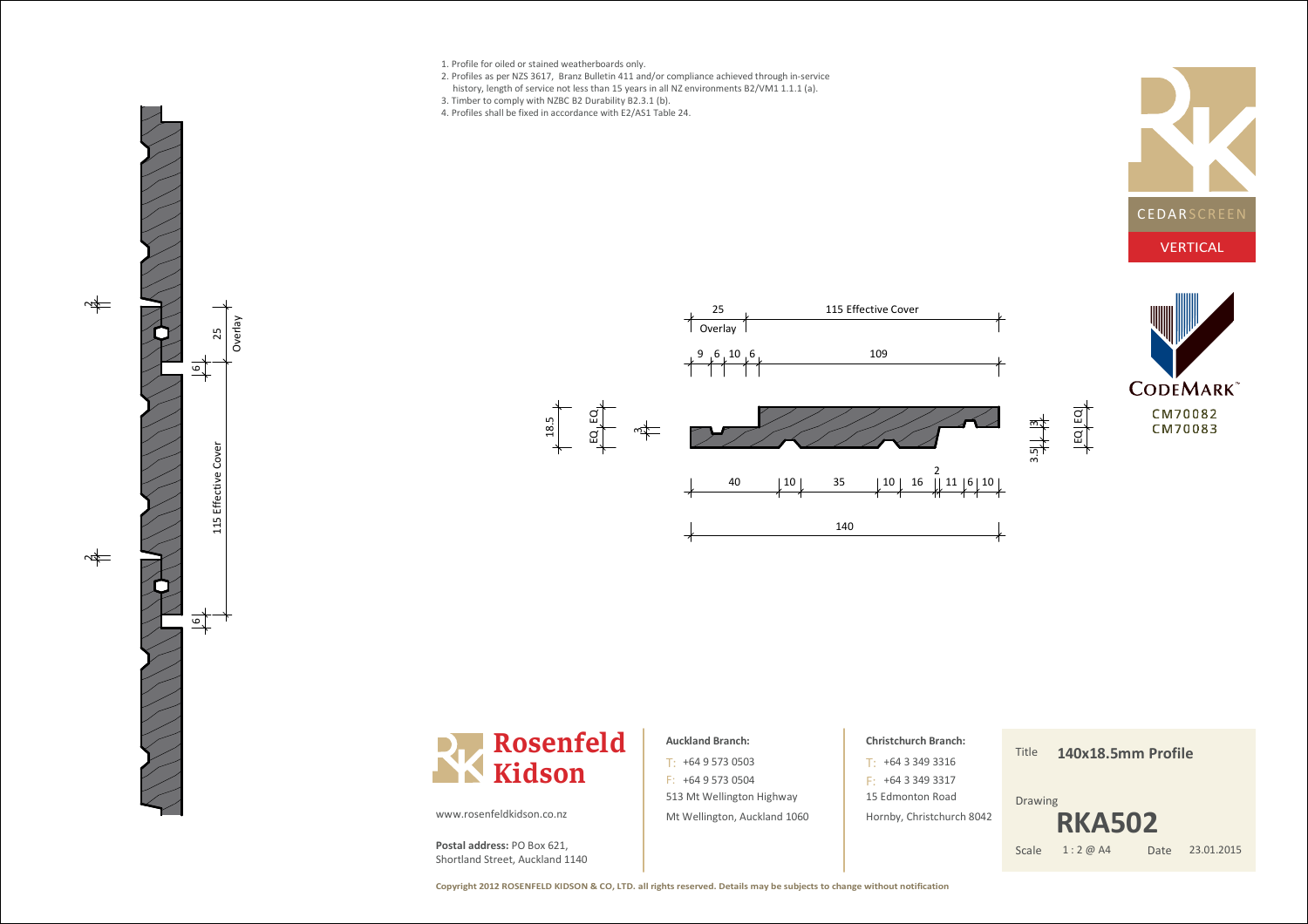

- 2. Profiles as per NZS 3617, Branz Bulletin 411 and/or compliance achieved through in-servicehistory, length of service not less than 15 years in all NZ environments B2/VM1 1.1.1 (a).
- 3. Timber to comply with NZBC B2 Durability B2.3.1 (b).
- 4. Profiles shall be fixed in accordance with E2/AS1 Table 24.











### www.rosenfeldkidson.co.nz

**Postal address:** PO Box 621, Shortland Street, Auckland 1140

# 513 Mt Wellington Highway Mt Wellington, Auckland 1060 $T: +6495730503$  $F: +6495730504$ **Auckland Branch:**

# **Christchurch Branch:**15 Edmonton Road Hornby, Christchurch 8042+64 3 349 3316T: $F: +6433493317$

### Title**140x28mm Profile**

18.75

9.25

Drawing



**Copyright 2012 ROSENFELD KIDSON & CO, LTD. all rights reserved. Details may be subjects to change without notification**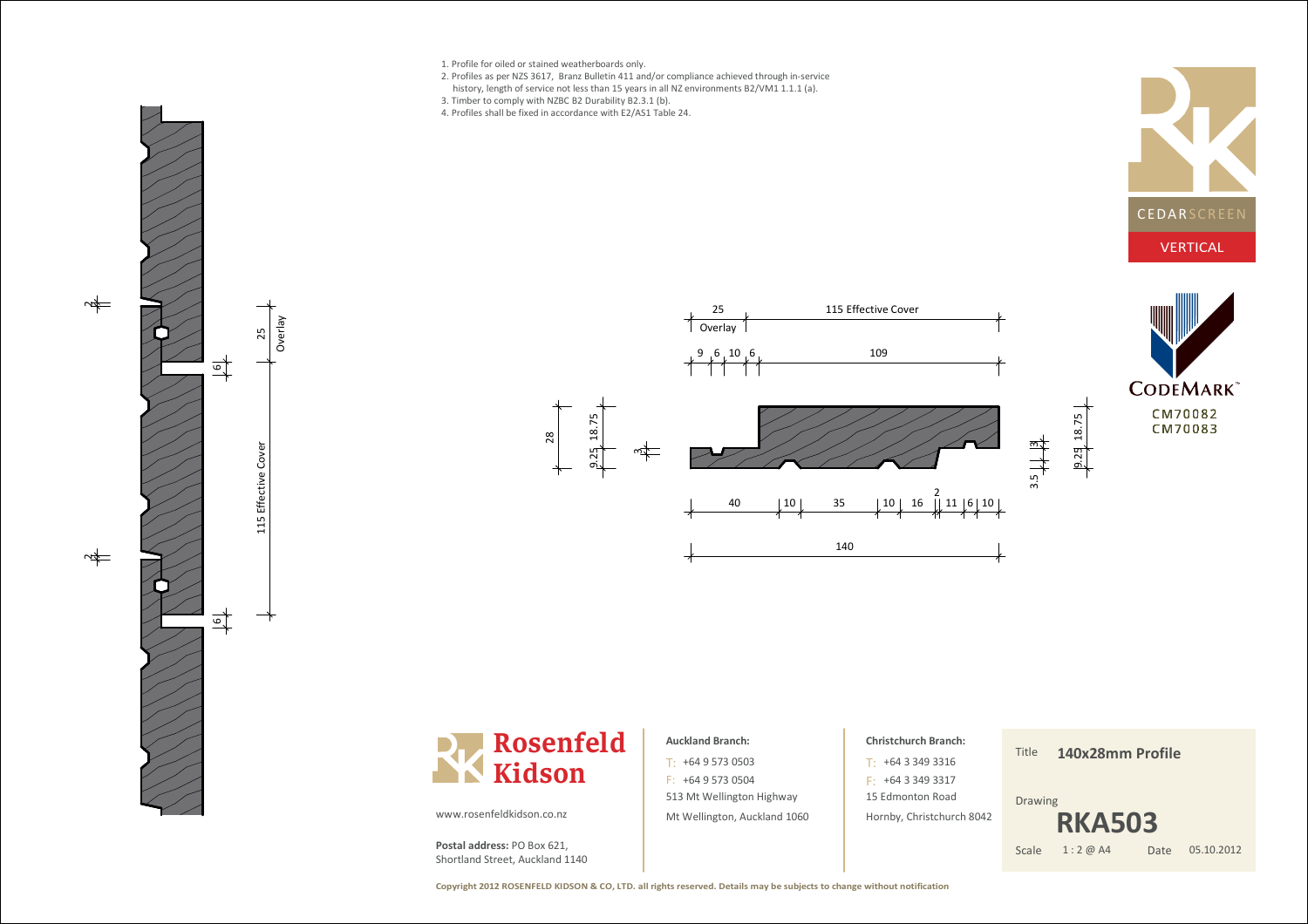

Ove은 y53

 $\Rightarrow$ 

 $\Rightarrow$ 

 $\mathbf \tau$ 65 Ef f e ective ں<br>ہ o v e ە

 $\overline{6}$ 

- 2. Profiles as per NZS 3617, Branz Bulletin 411 and/or compliance achieved through in-servicehistory, length of service not less than 15 years in all NZ environments B2/VM1 1.1.1 (a).
- 3. Timber to comply with NZBC B2 Durability B2.3.1 (b).
- 4. Profiles shall be fixed in accordance with E2/AS1 Table 24.









## **Auckland Branch:**

513 Mt Wellington Highway Mt Wellington, Auckland 1060 $T: +6495730503$  $F: +6495730504$ 

# **Christchurch Branch:**15 Edmonton Road Hornby, Christchurch 8042+64 3 349 3316T: $F: +6433493317$

### Title**190x18.5mm Profile**

 $\overline{ }$ 

Drawing



www.rosenfeldkidson.co.nz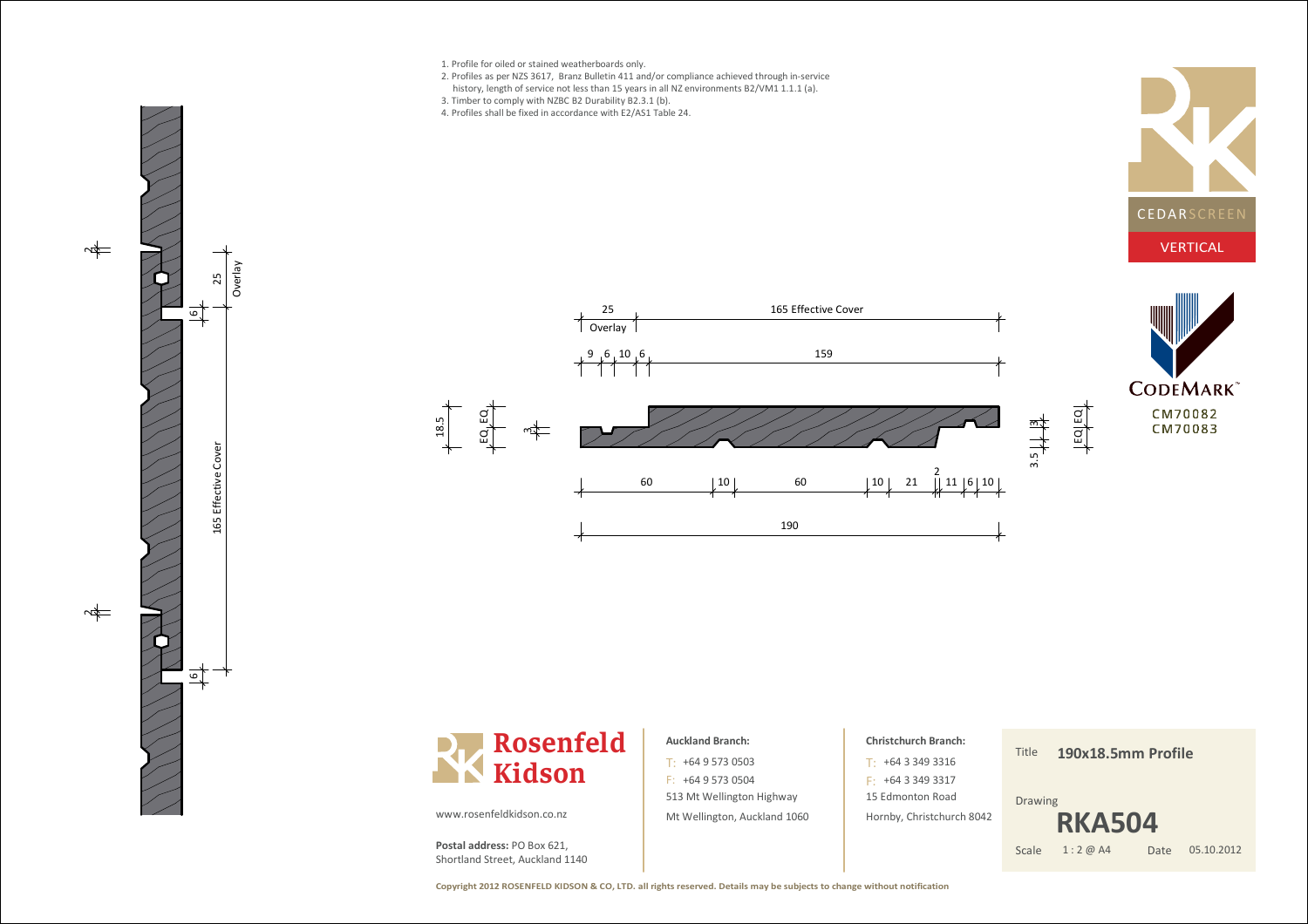

www.rosenfeldkidson.co.nz

**Postal address:** PO Box 621, Shortland Street, Auckland 1140

Mt Wellington, Auckland 1060

Date 05.10.2012

**RKA505**

Scale 1:2 @ A4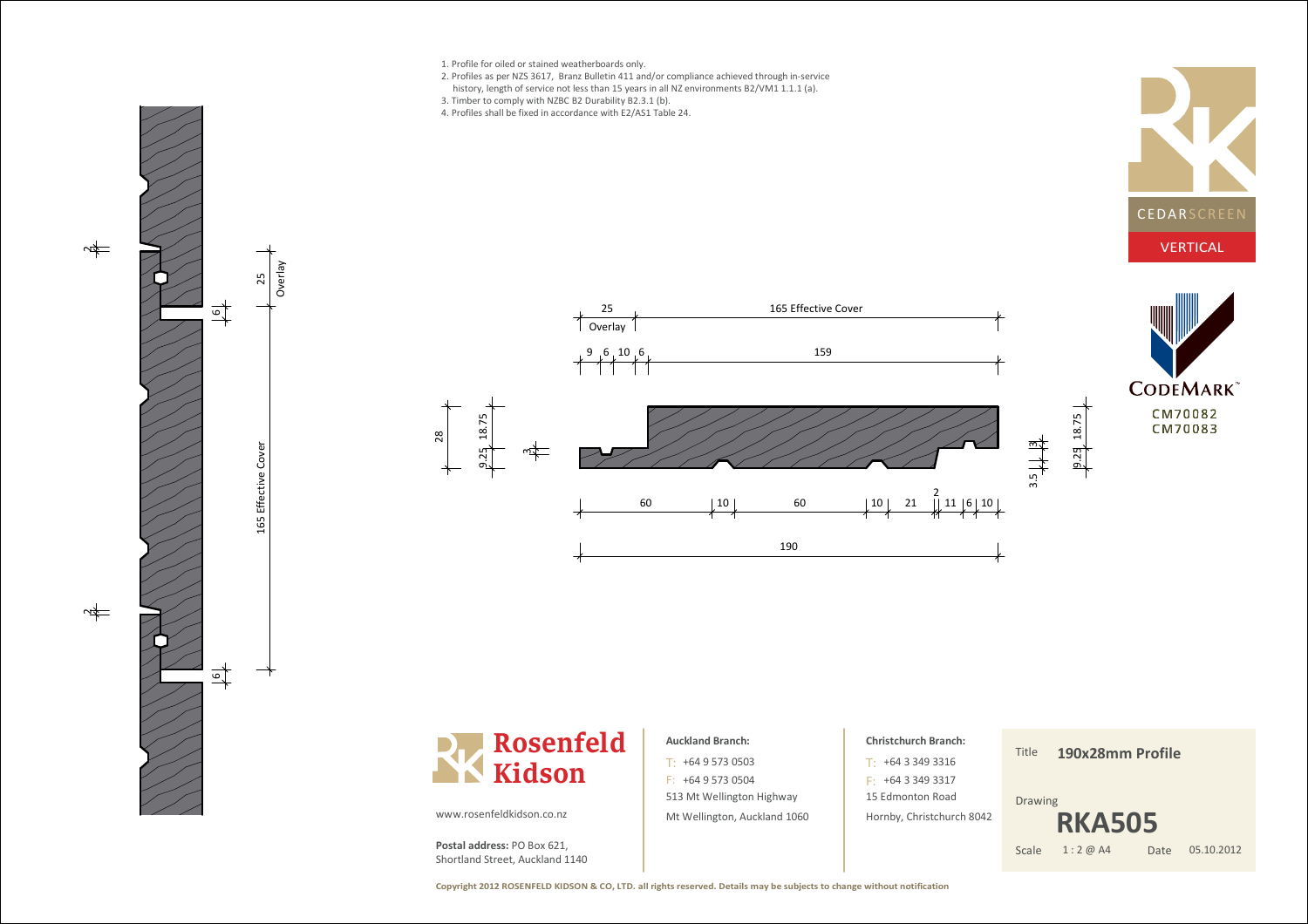- 1. Profile for oiled or stained weatherboards only.
- 2. Profiles as per NZS 3617, Branz Bulletin 411 and/or compliance achieved through in-servicehistory, length of service not less than 15 years in all NZ environments B2/VM1 1.1.1 (a).
- 3. Timber to comply with NZBC B2 Durability B2.3.1 (b).
- 4. Profiles shall be fixed in accordance with E2/AS1 Table 24.









### **Auckland Branch:**

513 Mt Wellington Highway Mt Wellington, Auckland 1060 $T: +6495730503$  $F: +6495730504$ 

# **Christchurch Branch:**15 Edmonton Road Hornby, Christchurch 8042+64 3 349 3316T: $F: +6433493317$

### Title**140x18.5mm Profile**



www.rosenfeldkidson.co.nz

Overla y25

 $\approx$ 

 $\frac{2}{\sqrt{2}}$ 

 $\Rightarrow$ 

 $\overline{\phantom{0}}$ u<br>H **Effective** ں<br>ہ o v e ە

 $\approx$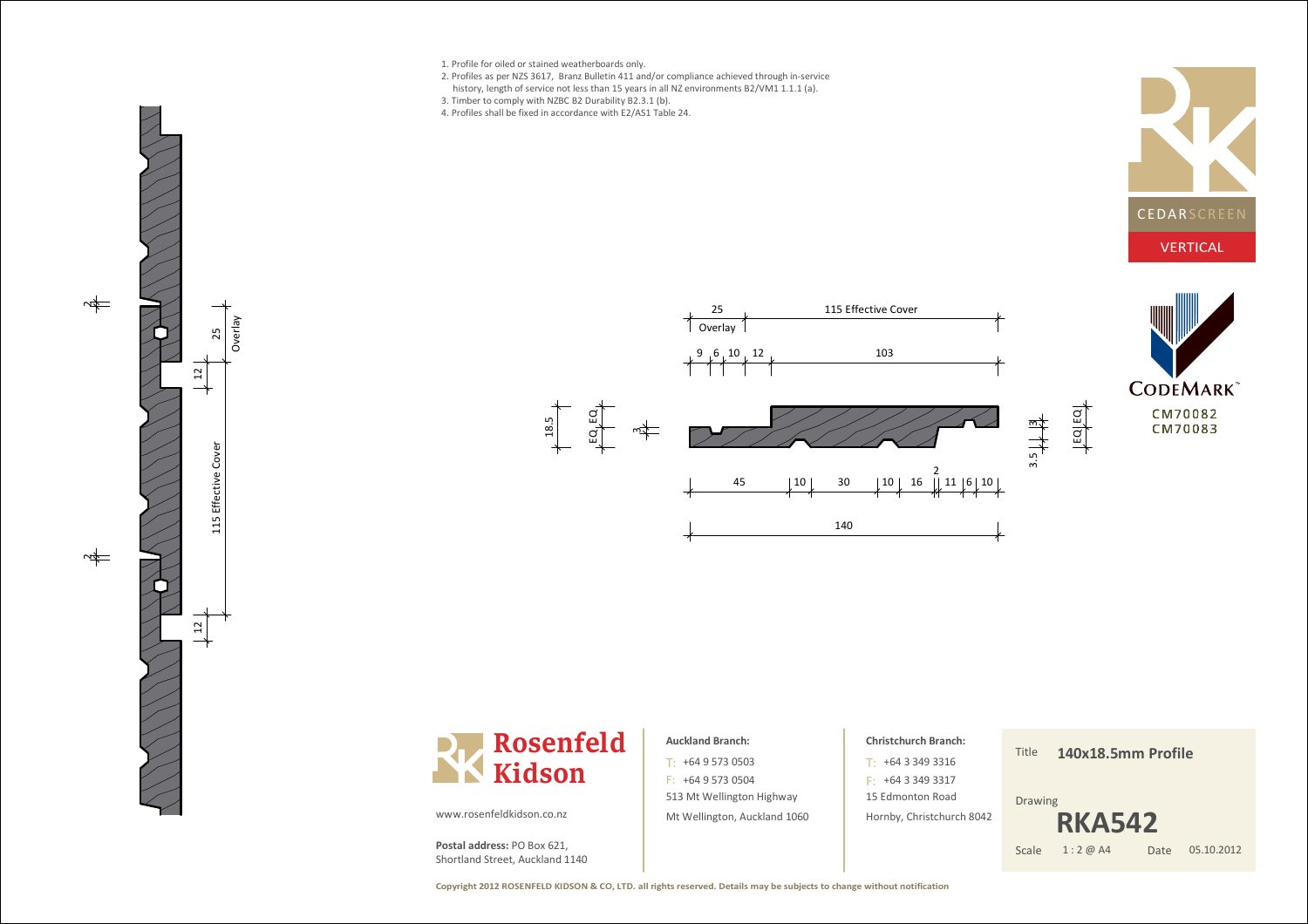1. Profile for oiled or stained weatherboards only.

 $\Rightarrow$ 

Ove은 y25

 $\mathbf$ u<br>H f f e ective ပ<br>စ o v e r.

 $\overline{2}$ 

 $\Rightarrow$ 

- 2. Profiles as per NZS 3617, Branz Bulletin 411 and/or compliance achieved through in-servicehistory, length of service not less than 15 years in all NZ environments B2/VM1 1.1.1 (a).
- 3. Timber to comply with NZBC B2 Durability B2.3.1 (b).
- 4. Profiles shall be fixed in accordance with E2/AS1 Table 24.









### **Auckland Branch:**

513 Mt Wellington Highway Mt Wellington, Auckland 1060 $T: +6495730503$  $F: +6495730504$ 

# **Christchurch Branch:**

15 Edmonton Road Hornby, Christchurch 8042

+64 3 349 3316T: $F: +6433493317$ 

Title**140x18.5mm Profile**

Drawing



www.rosenfeldkidson.co.nz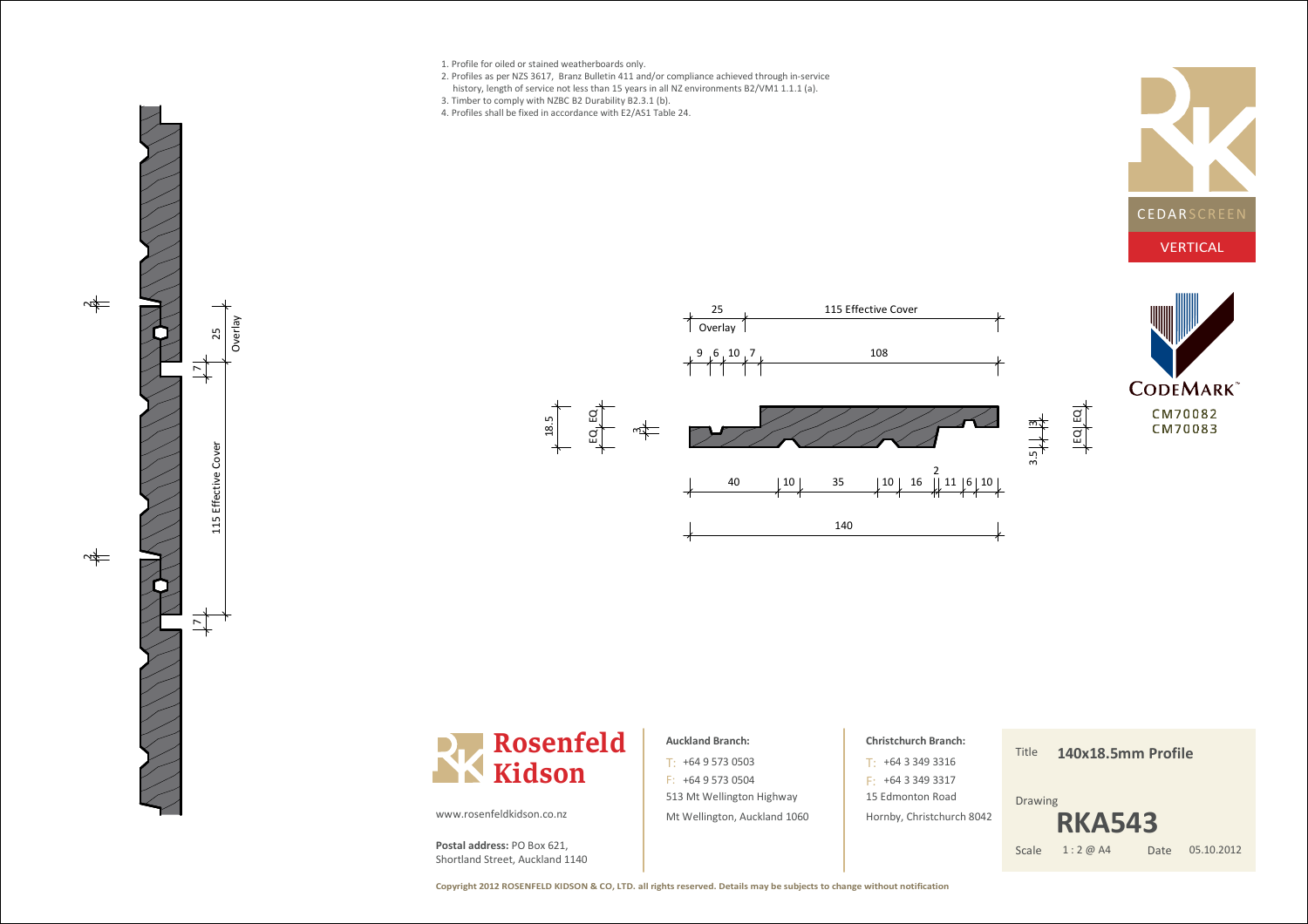1. Profile for oiled or stained weatherboards only.

 $\Rightarrow$ 

 $\Rightarrow$ 

115 Effective Cover

L5 Effective

Cover

5

Ovrla y25

 $\overline{5}$ 

- 2. Profiles as per NZS 3617, Branz Bulletin 411 and/or compliance achieved through in-servicehistory, length of service not less than 15 years in all NZ environments B2/VM1 1.1.1 (a).
- 3. Timber to comply with NZBC B2 Durability B2.3.1 (b).
- 4. Profiles shall be fixed in accordance with E2/AS1 Table 24.









### **Auckland Branch:**

513 Mt Wellington Highway Mt Wellington, Auckland 1060 $T: +6495730503$  $F: +6495730504$ 

# **Christchurch Branch:**15 Edmonton Road Hornby, Christchurch 8042+64 3 349 3316T: $F: +6433493317$

### Title**140x18.5mm Profile**

Drawing



www.rosenfeldkidson.co.nz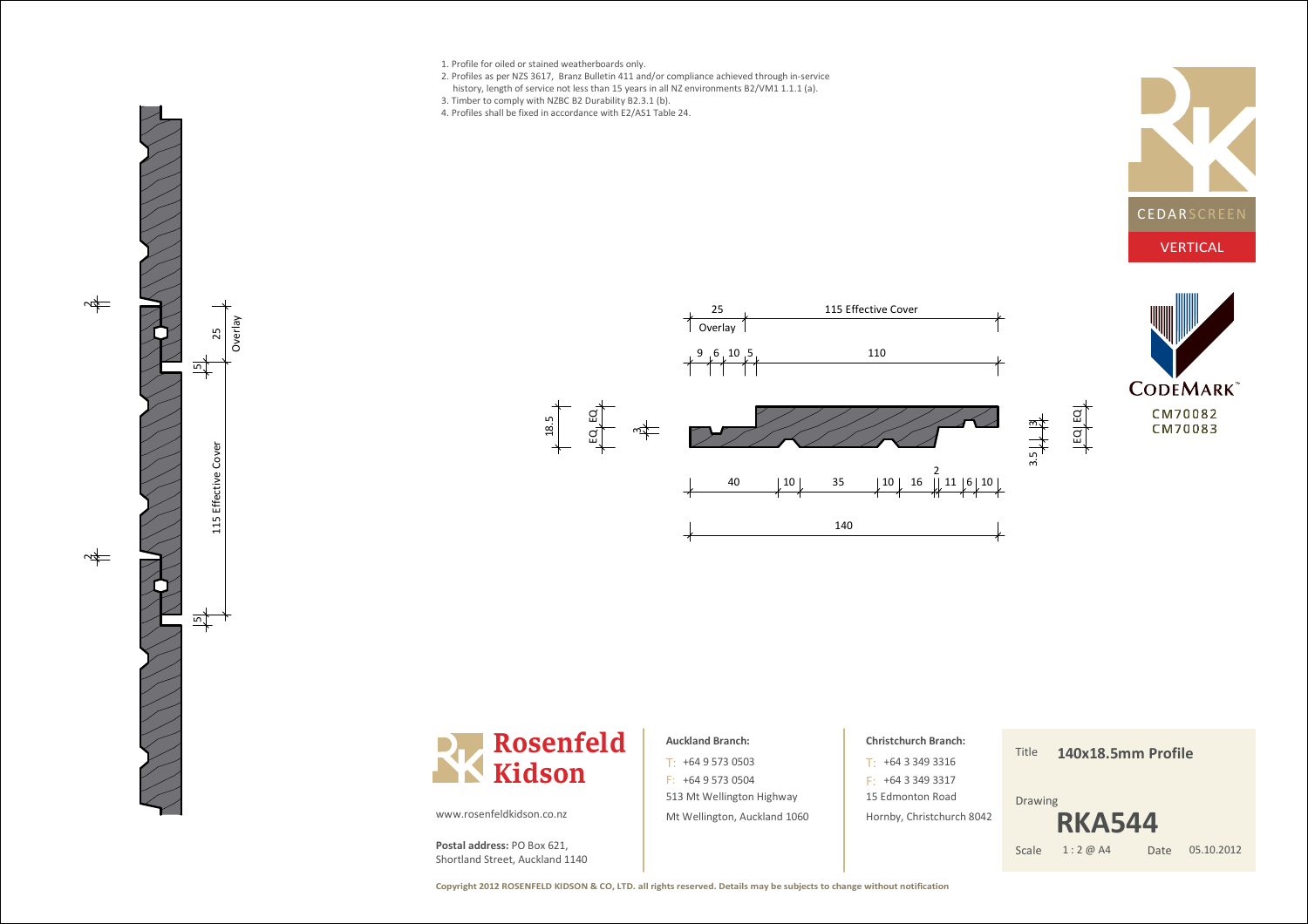- 1. Profile for oiled or stained weatherboards only.
- 2. Profiles as per NZS 3617, Branz Bulletin 411 and/or compliance achieved through in-servicehistory, length of service not less than 15 years in all NZ environments B2/VM1 1.1.1 (a).
- 3. Timber to comply with NZBC B2 Durability B2.3.1 (b).
- 4. Profiles shall be fixed in accordance with E2/AS1 Table 24.









### **Auckland Branch:**

513 Mt Wellington Highway Mt Wellington, Auckland 1060 $T: +6495730503$  $F: +6495730504$ 

# **Christchurch Branch:**15 Edmonton Road Hornby, Christchurch 8042+64 3 349 3316T: $F: +6433493317$

### Title**140x18.5mm Profile**

Drawing



www.rosenfeldkidson.co.nz

Ovrla y $\zeta$ 

4

115 Effective Cover

L5 Effective Cove

 $\frac{d}{dt}$ 

 $\frac{2}{2}$ 

 $\Rightarrow$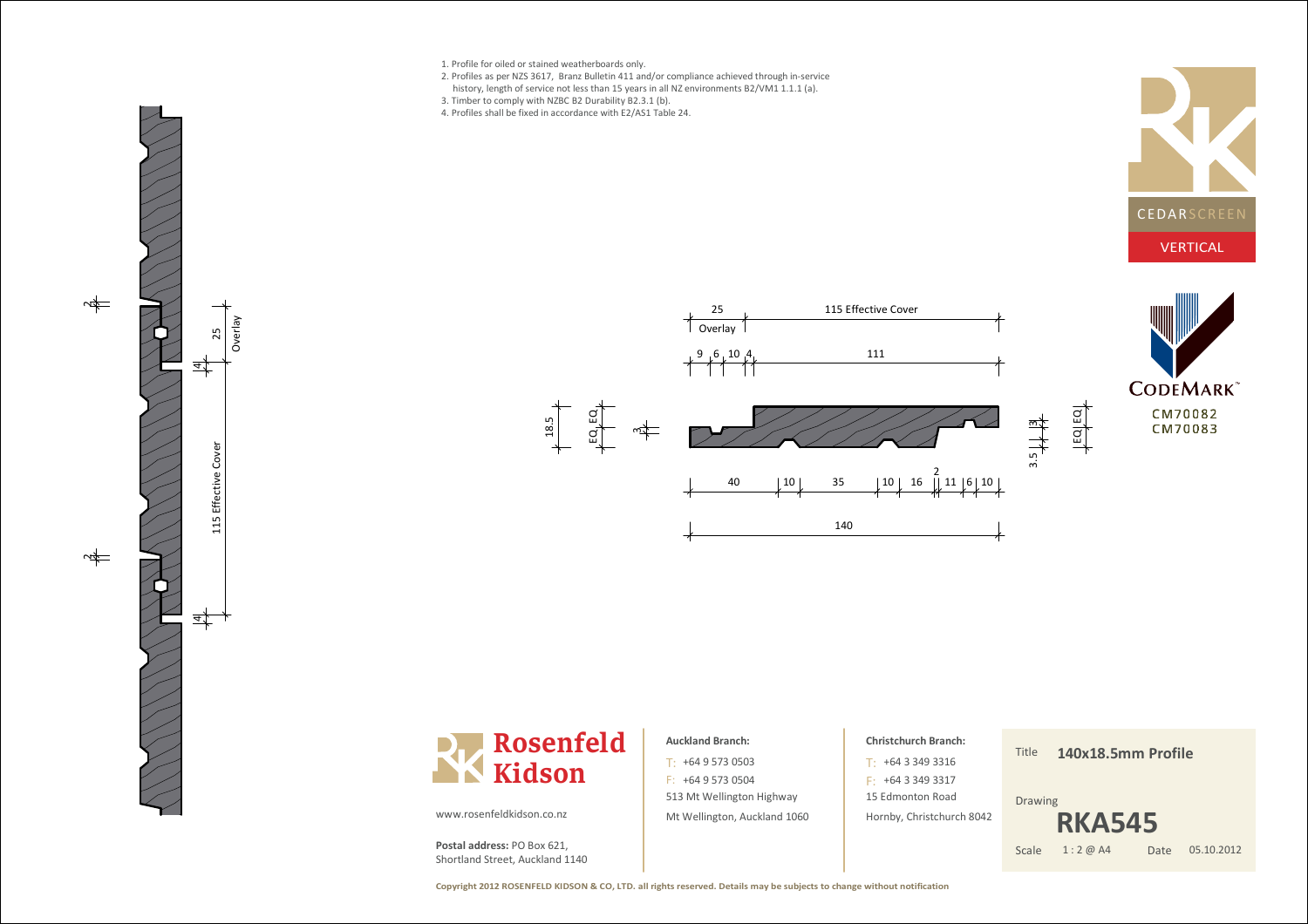

- 2. Profiles as per NZS 3617, Branz Bulletin 411 and/or compliance achieved through in-servicehistory, length of service not less than 15 years in all NZ environments B2/VM1 1.1.1 (a).
- 3. Timber to comply with NZBC B2 Durability B2.3.1 (b).
- 4. Profiles shall be fixed in accordance with E2/AS1 Table 24.







60 | 10 | 10 | 10 | 21

190





### **Auckland Branch:**

513 Mt Wellington Highway Mt Wellington, Auckland 1060 $T: +6495730503$  $F: +6495730504$ 

# **Christchurch Branch:**15 Edmonton Road +64 3 349 3316T: $F: +6433493317$

Hornby, Christchurch 8042

2<br>|| 11 |6| 10

Title**190x18.5mm Profile**

Drawing

ო

 $\overline{ }$  $\Xi$ ـــ  $\Xi$ 



www.rosenfeldkidson.co.nz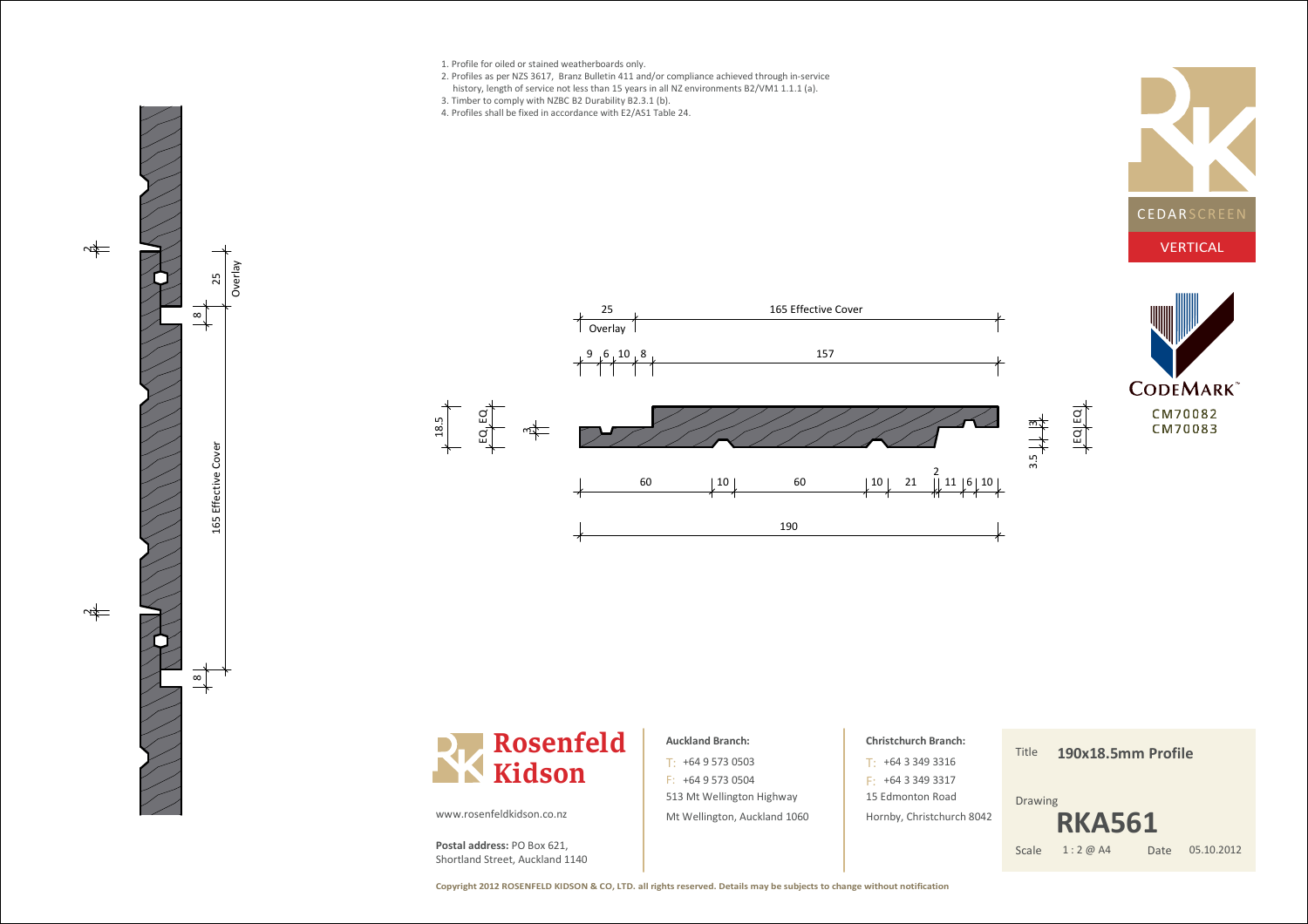

- 2. Profiles as per NZS 3617, Branz Bulletin 411 and/or compliance achieved through in-servicehistory, length of service not less than 15 years in all NZ environments B2/VM1 1.1.1 (a).
- 3. Timber to comply with NZBC B2 Durability B2.3.1 (b).
- 4. Profiles shall be fixed in accordance with E2/AS1 Table 24.







Overla y25

<u>व र</u>

 $\Rightarrow$ 



25 Letter Cover 165 Effective Cover



## **Auckland Branch:**

513 Mt Wellington Highway Mt Wellington, Auckland 1060 $T: +6495730503$  $F: +6495730504$ 

# **Christchurch Branch:**+64 3 349 3316T:

15 Edmonton Road Hornby, Christchurch 8042

 $F: +6433493317$ 

Title**190x18.5mm Profile**

Drawing



www.rosenfeldkidson.co.nz